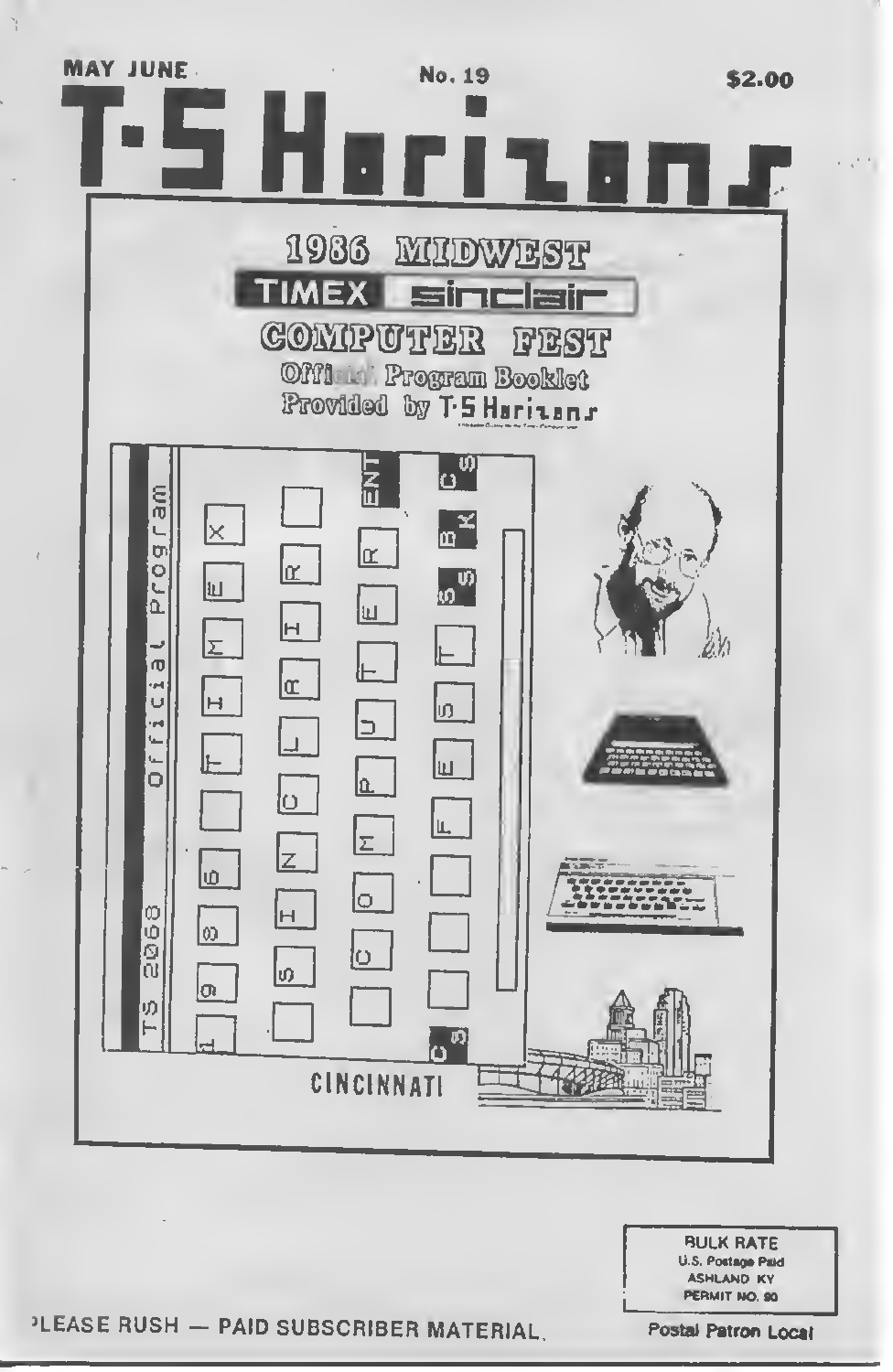

A word organisor in to a computer user what a typewriter is to a typiet, except that the former has more adventages than the latter ZX-Text can operate in 16-64K RAM providing from 1300 to 6500 words per document. It leatures 6 different cotions write, reed, add. print, save and clear lexi. Taxi is written on a per-line basis with quick speed and with honzontal deck-specs and delete capabilities being available. You can also access the editor directly from write mode and vice-versal Text can be proof-read on a per-line ower ellowing for einough time to determine if eny edring is needed. The laxl editor allows a kne of laxi to be deteted, meeted replaced and listed for editing. You may also change a word or expression within a fine, slop or start text. while it is scrolling up the screen, begin reading text from the liret line of the file, seenter write mode from the editor, return to the main-menul or creete a window so that you can read-edil two liles emulteneously. The print option liakes taxt displayed in 30-column. lormal on the screen and outputs to adher the ZX/TS printer. (With Memofach's Centromics Parallel Interface 80-column and lower/ higher - case output la possible i Files may be saved on tape cassette with the use of one angle commend, or by the same token they can be eresed from mamory / storage so that that full capacity of the program can be used for other purposes such as composing letters. reports, articles, memos, slandard forms, instructions, eds, graphs, latephone directory, flets of customers, members, friends "stc. Also copies of lifes are stways lette expensive and as star to run than using a photocopier. Other advantages are eavings in lime, peper, ink, correcting mislakes and edding sherthoughts more efficiently than doing them through either handwirling or using a typewnter



ALSO AVAILABLE FOR THE T/S 2063

a that is the

An alactronic aprendaheel calculator in the fundamental basic tool or aummarising, reporting and enalyzing in mainx form any accounting. mathematical or screntific manupulation of num bers. ZX-Calc operates in 32-64K RAM sind sitords a majuritum of 3360 characters / spreads and The enius mairix consists di 15 columnation, .e.A.O) end 30 rows (numbers 1-30) with 8 characters/ call Unlike other popular ESCs, ZX-Calcuses in celculations and within cell sail 11 math lunctions on the ZX-81/TS1000 R offers a uniqus 'SUM lunction that totals one or more rows /columns. emulteneously. Perenthesia can be used within equations. There is no lixed limit on how many equalions may be entered. Formules may be elored in all 120 cells of the aprandaheel. The display effords I 5 rows/column Lbsding of dels into more than one cell can occur across/down one or more row/column eimulteneouely. With vertical windowing you can arrange a sel of corumns in any order, or practice using fixed-vanablealignment display formate. The menu offers 6 dotions anier/erase, move calculate, orint, save and clear the spreadshaet. Enter/arrase allows the enlering, detellion or date slignment within a cell through the use of a mobile cureor Withthe move aption you may move eround the entire are adaheet to a coses any row, column or cell The calculate option ellows you to enter labels values or formulas into a call or write and enter equations that will act upon the data alraindy within the apreadsheet. You can also enter bei graphe into a callinthis option. Accordia/relative reblica lion, down/scrosse column / low.rsslsoellowsd by this option. Also this option stlows the sulomatic calculation of the antire agreedsheet with

one single commend Printettows youto output to<br>ether the ZX/TS printer their ntria epresidshest by column-sele and low-pages thiough use of the COPY command Theantire apreadsheel maybe saved on cassette lape or you may clear all data from it or erase that or ogram from RAM antilaly The most salient a dvantage provided by an ESC over specifically vertical spplications software is that an ESC provides a reussore framework with which you can compose any apecific linencial model sther then just be imited to only one statically lixed format for storing, displaying and manipulating numerical dele

**ZX-CALENDAR** 

and the state of the state of



Time mensionment is an important a speci of any serious business and personal spends Planning how id spend our lima leeves us better prepared before and while we are spending it and we remain batter organized after we lineh spending It. ZX-Calendet operates in 15-54K RAM stording 25 appointments in 18K, 100 in 32K or 180 m 48K and 64K Each appointment record holds a maximum of 220 characters. The main menu includes antal, search/check/sort, change, save, clasr and print any and all appointments made on a spacific data or with any party. Output to either the ZX/TS printer to permissible. This program will permit you to remainber to do something or to be somewhere important by cataloging your enswire to aix questions that you must account for in order hot to weste time when it is scarcs. when, with whom, et what trine, for how ford where and what are you going to discuss and conclude whith you get logather with someone else? The program lets you permanently originate. record, classify, eserch, soil, calculate modily, summerge, obtain a written report and store your answers to the preceding questions so that you will nor forgall what you decide to do with your time. This program identifies your time according to when you era going to spend it and with whom you are going to share it. Through these forms of lebeling appointments you are sole to verify or modify how your time is budgeted without wasting this peper or more lime it ying to remember what you seid to yourself or what someons else said to you or where you placed certein written messages that you now can't lind. With this program you will know where you can lind exectly whet you need to know sbout where you wani to shd have to be, or where you have been, before you get and after you got there. Thus, 2X-Calendar will let you plan your time so that you will never have to worry about whet is shead or what came before for you will silways know by using it, to never be caught astray by any time-frame. \$16.95

\$16.95

**DEALER INQUIRIES WELCOME** 

\$16.95 \$3.00 SHIPPING AND HANDLING / PROGRAM

 $(305) 531 - 6464$ 

A.F.R. SOFTWARE - 1605 Pannsylvania Avenue, No. 204 - Miami Beach, Florida 33139 **FLDRIDIANS ADD SALES TAX** 

 $L - 1 = 1984$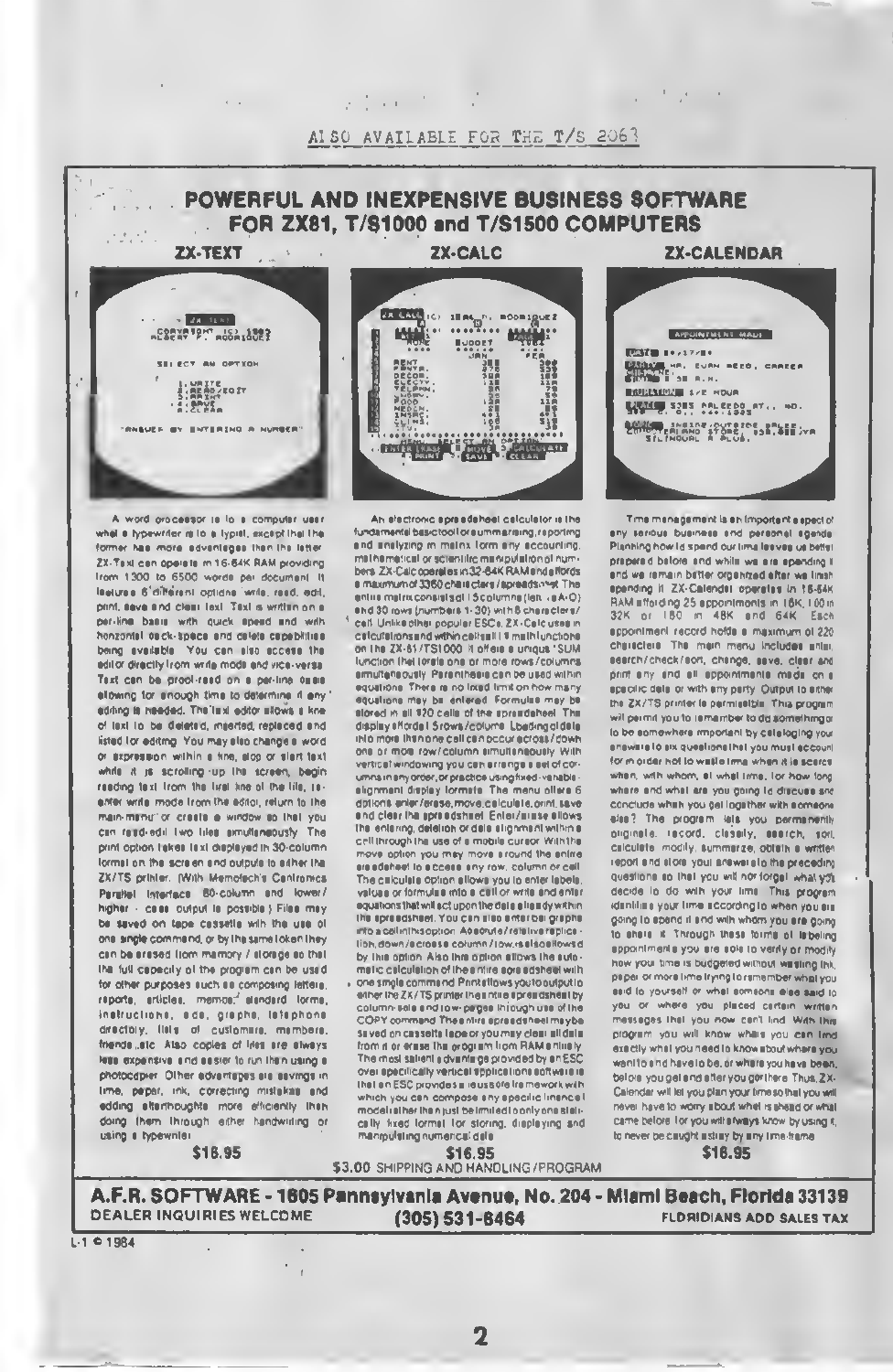May/June 86

## **T.S Horizons**

#### **No. 19**

| <b>ENTER</b>                                                                                                                                        |    | <b>Classified Ads</b>                                                                                                                 |        |
|-----------------------------------------------------------------------------------------------------------------------------------------------------|----|---------------------------------------------------------------------------------------------------------------------------------------|--------|
| Letters to the Editor                                                                                                                               |    | Pictures from the Computer Fest 16.                                                                                                   |        |
| Quadratic Equation Solver- Ken Lewis<br>. For TS1000 or 2068.<br>In Sync - by John Bell":<br>Exploring 206B Video Modes<br>In Spec - by Frank Davis |    | Switchable Spectrum ROM Project<br>for the 15,2068.<br>Bank Switching the TS 2068<br>Designer Tips by 8ill Ferrebee<br><b>REVIEWS</b> | 26.    |
| A new column                                                                                                                                        |    | Hackers Handbook                                                                                                                      | 24.    |
| ZX81 News and Resources                                                                                                                             |    | Mailing List from Heath                                                                                                               | $25 -$ |
| By Peter McMullin                                                                                                                                   | 10 | Sign Designer                                                                                                                         | 26     |
| Revising a Hunter Board to Hold 32K                                                                                                                 |    | inQLings                                                                                                                              |        |
| Bank Switchable NVRAM                                                                                                                               |    | TS NEWS Part                                                                                                                          |        |
| By Walter Komosy                                                                                                                                    | E  |                                                                                                                                       |        |
| Hov"63 Creating/Saving Files<br>(Johnson), Repeat Key and Unint-                                                                                    |    | Ts1000 As Olymph Aid,                                                                                                                 |        |

 $\overline{A}$ 

K

S

S

Ц

E

 $\overline{q}$ 



in fra de facta dato social **MODODOMA34** 800000000 GNOBACOST





 $\frac{1}{2}$ 

#11 Jan'85-40 Pages, Lowan Case on the TS 1000. 2068 Word Processor Evel.-Pt.I - Soliware from England, Program Tips listing, TS1000 Similated READ-DATA Issue; TS1000 Keyboard Add-on, 2081 Bar Graph, Expanimenting with Byte Bath, for TStaco, 2015 the Example 12, help Example 12, help State Pack ISSUEE 1 to 10. Raviaws, and more.

#12 F+5/Har 95 - 2066 N+ss Storage, 913 April 84 - Complete 2068 U.P. Esma Sustationg Concluded, HTERM

erruptible Power Supply Projects,

Numerical Analysis, Load/Save

Problems, Reviews, and more!

#2 Dec'83 Retrix/Curson Input

(Johnson), User-Friendliness,

Reset Switch Project, Kemory

Reduction, Rule of 70, 2X Cash

Register: Graphics Tutoriel,etc'

grams. Simple Loading Aid Pros-

(Young), Tape File Protection.

#3 Jan/Feb'84 Two Arumation Pro-

Differential Equations, Ham Radio

Reviews, User Group News & Hore!

**84 Rarch '64 The Death of TCC.** 

TS1000 Bank Switching Olunter),

**Smar Recovery (Johnson), Edge** 

Reviews, Reader Input, & more!

Connector Schemi, Sampson Rule.

#5 April/Hay'84 "WORH" Mord Pro-

cessor(Young) Pt.1, Least Squares,

TS1000 Graphics Program, TS2068

Progren Tips, Reviews, and more!

Future?, Bank Switching Pt. 2,

EL Being Otter 野 with pays 2002/030  $1141$ **Resident Section Plan** 

en establecen

糟

ar 1.<br>Galerika

779 H

بكرج

æ





08 Sept'64 TS 1000 Husic Progrem,<br>2068 Plotter, 2068 Charecter Set (Young), Address Program, Nave Reviews, Telecommunications Column, TS News, and more!

Interfecing Books, Num. Analysis,

Hardwere Tips, "WORK"-2, Switch-

Ing-3, Good News from EA Brown,

07 July / Aug'04, Telecommunice tions

Byte-Back Hodem, TC for Beginner,

Issue, 2048 Program Tips, How A

Compiler Works, Rotating Globe,

Switching-4, UORH-3, S.J.N., etc.

Stx Rsysews, and more!

#9 Ort/Nov '84 - ANNIVERSARY ISSUE, TS 2060 Spirogreph, Dave Higgenbottom interview, FORTH for T/S Computers, Spectrum section, Bank Switching-5, Telecommunications, Reviews, etc.

#10 Dec %4 - 40 PAGES, Making Backups of 2068 Software, Banner Progrems, QL, T51000 Progrem Tips, Christmes program. RS100vs.TS1000.WTermIIdforizon Awards. Switching-6, TSUGs, New Column, mare!

Vorm Enhancemental User Defined Graphics for 2018, Try These's Changing "Fonts' -2048, Raviaws.

814 Kay/June '85 Special HARDWARE Ranpacke on the 2048 Surge Suppressor Project, User Group Report, U.P. Evel. . Concluded, QL Report, Cassette Tips.

| - → Move surrender i i'mite, SD<br>GIN Canada GuS Grae Erreson (Gust)                                                                 | Subscription / Blick issue Onder Form.                                                                       |
|---------------------------------------------------------------------------------------------------------------------------------------|--------------------------------------------------------------------------------------------------------------|
| ESSON ISSUES (61   5   2   HBC)<br>$\frac{1}{2}$ and $\frac{1}{2}$                                                                    | <b>Charter Communication</b>                                                                                 |
| $-11 - 12 - 13 - 14$<br>$-5$<br>$-6$ $-7$ $-6$<br>——"9.<br>$-10 -11 = -12$<br>$-413$<br>$-414$ $-415$ $-415$<br>The state free to the | Address ________<br>Citul<br>State Zincolling<br>SEND TO 15 HORIZONS, 2002 Summit St.<br>Portsmouth Oh 45662 |

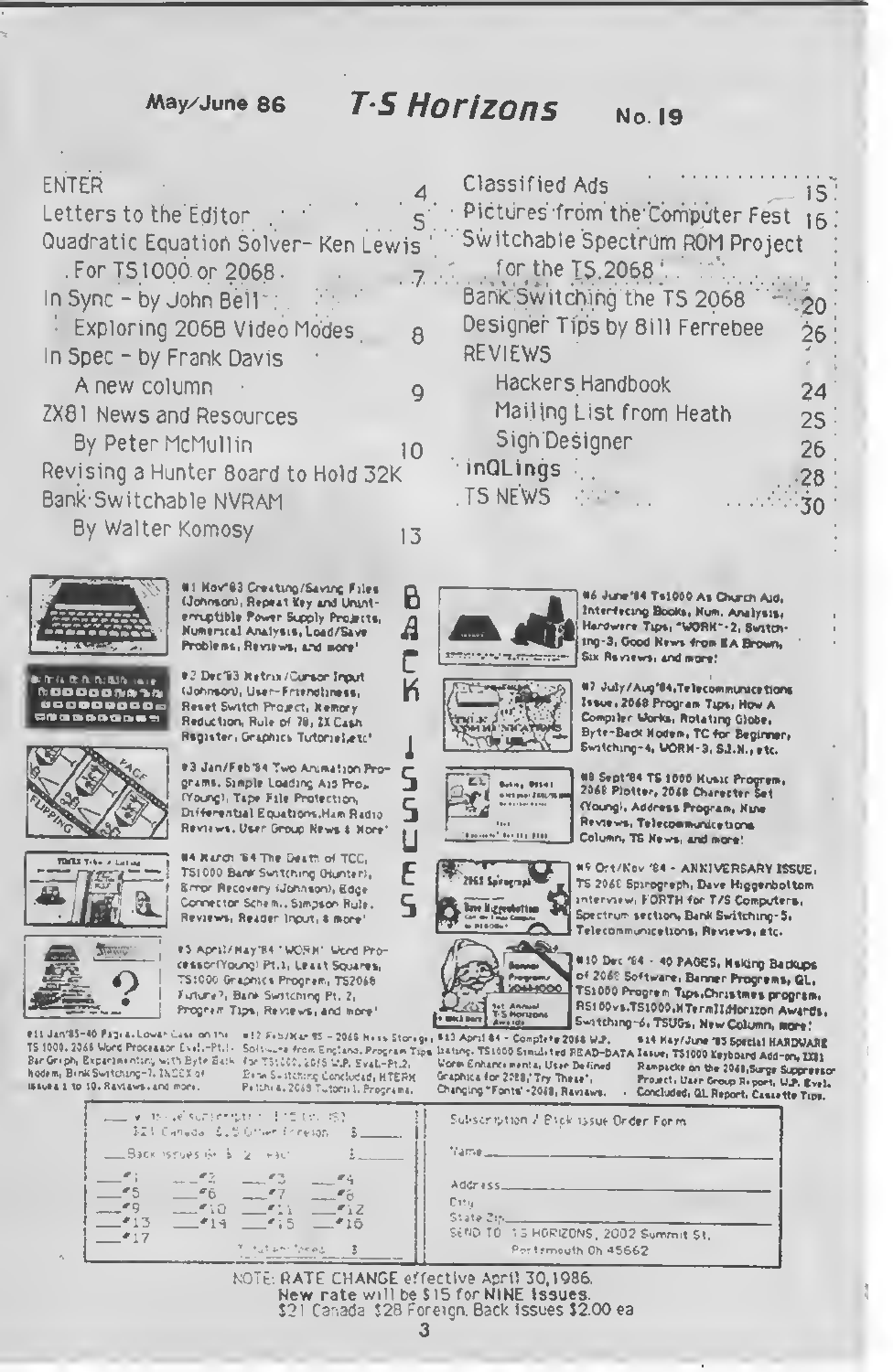

### Midwest T/S Computer

#### Fest A Success!!

The high point of the year, even of the last few years In the Timex/SInclalr world, has to be the great 1986 First Annual (definitely to<br>he followed by a second!) Cincinnati T/S be followed by a second') Cincinnati T/5 Computer /est. The turnout both in terms of vendor support and number of attendees was outstanding. Early, hopeful "guess-tlmates" were that we might have up to 1000 attendees, but the actual number was closer to about 400. As It happened, this may have been the optimum turn-out. On Saturday, May 3, the first day of the event, the main room was quite crowded, as were many of the several seminars each day. Any more people than we had would have been too many. (Pictures from the Fest appear on pages 16 and 17.)

At any rate, the Computer Fest board (of which <sup>I</sup> was happy to be <sup>a</sup> small part) was thrilled. So were all of the vendors - who came from as far away as Oregon: ZEBRA SYSTEMS: They were certainly the "hit" of the Fest. Zebra brought a whole van load of<br>their complete product line, and even their complete product line, and even introduced some brand new products while there. (See reviews of BANNER and SIGN DESIGNER else where in this issue.) They had a lot of good deals and there was always a good crowd in front of their several tables

## PRICE BREAKTHROUGH!

Thanks to a MAJOR cost reduction, we can now offer the Rotronics WAFADRIVE (Less Rainbow Interface) for ONLY \$99.95! The WAFADRIVE offers · TWO 128K high speed drives operating at almost 2K per second An RS232 (serial) and e Centronics (parallel) port thet allow WAFADRIVE to run almost eny full size printer · Extended Basic operating system · A blank wafer  $\bullet$  and the Spectral Writer word processor program.

The WAFADRIVE is a Spectrum compatible device, and when used with the Rainbow Plus Interfece, your Timex 2068 will run thousands of Spectrum programs.

The Rainbow Plus Spectrum interface is both a spectrum emulator AND e spectrum hardware adaptor all in one compact case. For only \$49.95 we will even throw in free Spectrum software to get you started!

TO ORDER: DAMCO ENTERPRISES<br>Send Check. Money Order 67 Bradley Ct. Send Check, Money Order • 67 Bradley Ct.<br>VISA or MASTERCAROto: Fall River, MA 02720 VISA or MASTERCARO to:

or call (617) 678-2110

Stewart Neufeld of ZE8RA was very busy, and he stated, on the basis of the success of the Cincinnati Fest, that he would go anywhere in US for another one He also intends to support a Fest that Is being, talked about for

the NYC area. KNIGHTED COMPUTER: Ray Payne of Knighted was also very busy and pleased with the turnout. They featured Items for the 2068 and Spectrum, as well quite a bit for QL, including their own line of peripherals.

AERCO: Jerry Champkis of Aerco generated <sup>a</sup> lot of interest with their product line and Jerry's popular seminar on their new verslbn of CPM for the 2068.  $\,$ 

OAMCO: There certainly were a lot of Wafadrives under the arms of people at the Fest, so <sup>l</sup> guess Dave Macarone of Damco was happy. Actually Dave told me the interest in his whole product line was high.

RUSSELL ELECTRONICS: <sup>I</sup> was very pleased to meet the Russelis. They prought a lot of products both for the <sup>1</sup> 000 and 2068.

T5 CONNECTION: Of course, Jack Roberts of Cincinnati's T5 Connection (he was one of the main Fest instigators) was there and he also

gave <sup>a</sup> seminar on basic computer literacy. BRICE ROAD PHARMACY: Gary Solomon came down from Columbus for the event and gave <sup>a</sup> very well-received OL-demo. It's a shame that he had so little time to spend at his booth with all of his Computer Fest responsibilities, but he was a vital part of the Test's success

TS HORIZONS: Richard Watts (also known as Elven Magic) and <sup>I</sup> had a blast at our table. Unfortunately we didn't sell <sup>a</sup> lot of subscriptions at the Fest because it seemed like everybody there already subscribed. We did have' <sup>a</sup> chance to make <sup>a</sup> lot of new friends.

OTHER MAGS: CTM's Chet Lambert of Birmingham AL, Joe Williamson from SUM in FL, Time Designs' Tim Woods of Colton OR(l), and Tom Wood's Syncware News were all represented at the Fest.

It was <sup>a</sup> personal thrill for me to meet so many of the people I've talked to or gotten letters from for all these years. Roger Higgins stopped by - he was one of our first subscribers and he came in from Iowa for the Fest. Harvey Pulliam came all the way from Texas for the event and he told me It was <sup>1</sup> 00% worth the trip People came from all over - Florida, Georgia, the Northeast.

The Future? Plans are already in the works for next year's Fest in Cincinnati. Several other sites are also being considered for other such events in the meantime: NYC, DC., <sup>L</sup> A, San Francisco, and Texas have been mentioned My recommendation is, if <sup>a</sup> group of Timex enthusiasts can bring together <sup>a</sup> staff who is willing to work, and you can get a couple of nearby user groups involved other TS Fests can be successful. Vendors now know that they can make money, and the users will come if they are made aware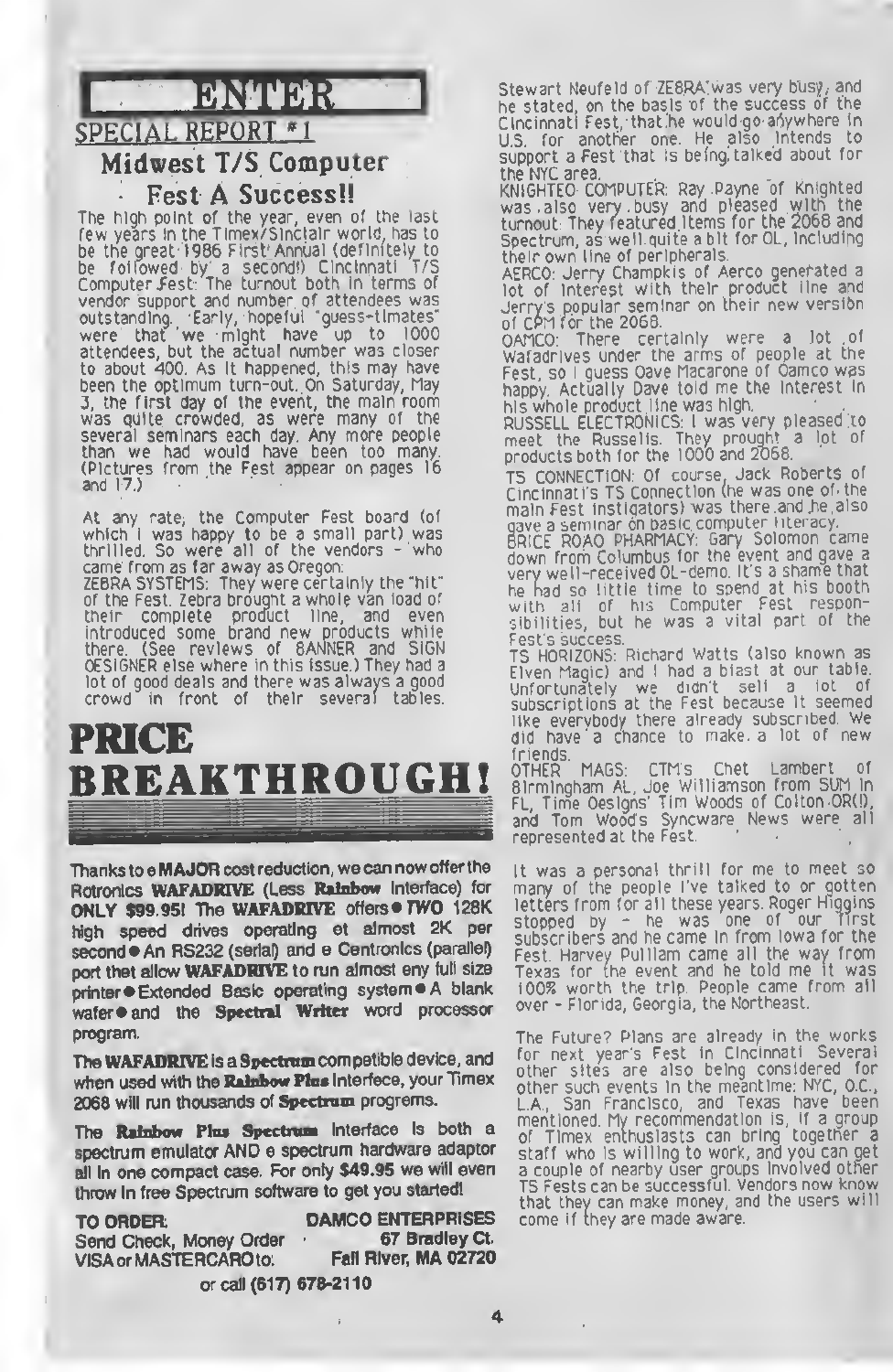## **SPECIAL REPORT #2**

### Sinclair Research Sold to Amstrad

On April 8, 1986 the Wall Street Journal reported the sale of Sinclair Research to<br>Amstrad Electronics, formerly their main competition in the English computer market. The Journal called It the "end of an era".

The main points of the article were: aPurchase price: \$7.3 million

**Sale was unexpected, even though Sinclair**<br>had financial problems in the recent past.  $\diamond$  Amstrad makes business oriented computers, while Sinclair's forte was home models.

aAmstrad had 20% of the British home computer market; Sinclair, 40%. •CHye Sinclair sold the computer part of his business in order to get out of debt, and get<br>back to Inventing

## LETTERS

### From a Wafadriver

Dear sir, Please extend my subscription for one year. I just recieved my TSH today. It is<br>very good. However I would like to see more notes on Spectrum compatibility. <sup>I</sup> use my <sup>2068</sup> In Spectrum mode 99% of the time <sup>I</sup> have <sup>a</sup> Wafadrive and would like information or notes if the programs can be saved to wafer, etc. The other drives and interfaces are always noted but never the Wafadrive <sup>I</sup> use their port to print to an Epson-like printer (Blue Chip). Keep going and good luck Robert Steensen, West Palm Beach, FL

Dear Robert, Thank you for your comments. <sup>I</sup> think you <sup>1</sup> <sup>1</sup> be interested in <sup>a</sup> column

## DIAMOND MIKE II NEW MACHINE CODE ARCADE HIT!



JRC SDFTWARE proudly announces a breakthrough in 2068/Spectrum compatible games called DIAMOND MIKE II. It Is a true arcade quality game with brilliant graphics, color and sound. The object is to collect enough diamonds before time runs out, while avoiding fatting rocks, ferocious amebas and killer butterflies. There are 22 different screens and 6 levels! DIAMOND MIKE II is sale priced at \$17.951 Ten day money-back guarantee1 Just \$2.00 extra tor C.O.D. Or mall check or money order to:

JRC SOFTWARE P.O. Box 448 Scottsburg, IN 47170 Phone (812) 752-5106 or 752-6071 Diamond Mike II is 100% 16K Machine Code. Free "Electronic Catalog" »lth your order <sup>I</sup>

» THE « \* KRUNCHER - - • \* • •  $\frac{1}{2}$   $\frac{1}{2}$   $\frac{1}{2}$   $\frac{1}{2}$   $\frac{1}{2}$   $\frac{1}{2}$   $\frac{1}{2}$   $\frac{1}{2}$   $\frac{1}{2}$   $\frac{1}{2}$   $\frac{1}{2}$   $\frac{1}{2}$   $\frac{1}{2}$   $\frac{1}{2}$   $\frac{1}{2}$   $\frac{1}{2}$   $\frac{1}{2}$   $\frac{1}{2}$   $\frac{1}{2}$   $\frac{1}{2}$   $\frac{1}{2}$   $\frac{1}{2}$  \* . . ... , , \* HAVE YOU EVER RUN INTO \* \* THAT BRICK WALL CALLED! S \* "OUT OF MEMORY"? \* \* <sup>r</sup> \*<br>\* HAVE WE GOT THE ANSWER FOR \*<br>\* YOU! A PROGRAM THAT WILL \* \* YOU! A PROGRAM THAT WILL \* \* "BYTE" INTO YOUR BASIC \* \* PROGRAM, CHEW ON IT FOR A \*  $*$  FEW SECONOS, AND SPIT IT  $.*$ \* BACK OUT WITH FROM 10 TO \* \* 40X OF THE MEMORY EMPTY! \* \* \* <sup>C</sup> SOUND GOOD! SURE IT DOES!! \* \* WE HAVE TESTED IT, AND IN \* \* ONE CASE, WE WENT FROM 239 • \* BYTES FREE, TO 124B0 FREE! \* \* • \* 2068 /SPECTRUM - \*9.93\*1 \* \* 1000 VERSION COMING SOON! • \* • \* JUST CALL OR WRITEi \* \* \* \* RMQ « \* ENTERPRISES \* \* 1419 1/2 7TH STREET \* \* DREGON CITY, DR 97845 \*  $*$  (503) 655-7484 . 5.A.S.E. \* \* FOR FREE CATALDG \* \* SEND THIS AD OR COPY WITH \* \* ORDER-GET COUPON GOOD FOR \* \* \*5 OFF NEXT ORDER FOR \*23 « OR MORE! s\*\*\*s\*s\*s\*\*\*ss\*\*s\*\*\*s«ssss\*\*ss

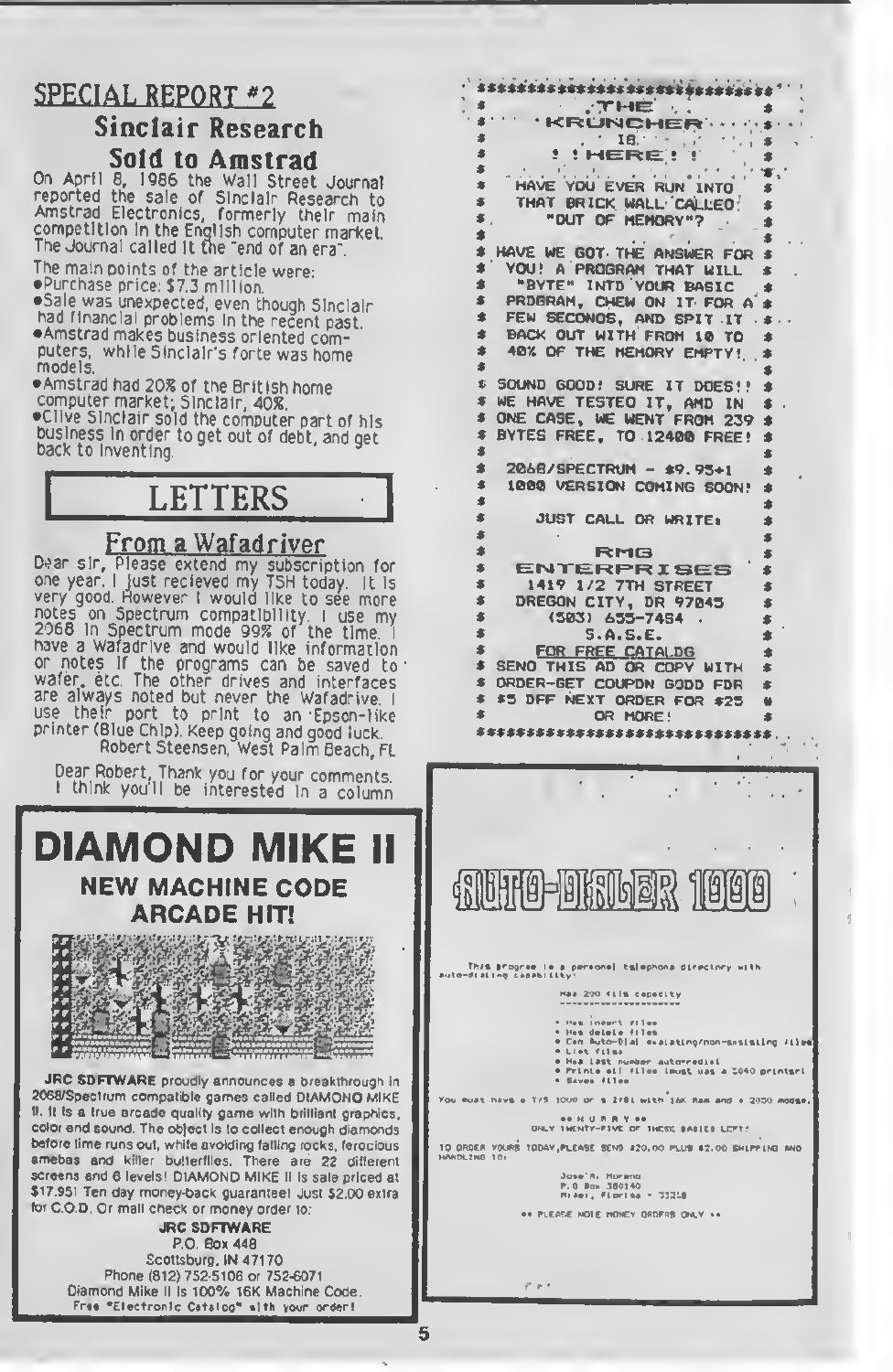debuting in T5 Horizons in this issue. "In Spec" is <sup>a</sup> new feature for Spectrum and Wafadrive users, written by Frank Davis, mastermind behind the Midwest  $\Upsilon$ TS  $\,$ Computer Fest. The initial installment is a review of Damco's program Trans Express for "Wafadrivers". Among articles planned for future issues is a collection hints and tips for the Wafa. Check it out.

### Right To Life Ad in.<sup>#18</sup>

We received five letters of complaint concerning the pro-life message that appeared in TSH \*18 We appreciate the concern and i suppose some points in these ietters are quite valid. However <sup>I</sup> would like to indulge myself and answer some of these points individuelly.

#### Oear TSH,

Your publication has, in generei, the best preduct information, program reviews, and programs of any magazine I've seen since SYNC died The only criticism <sup>I</sup> might offer is in reference to the "Remember the Babies" graphic in issue \*18. However strong someone's personal beliefs may be on the issue of abortion, a computer magazine is no place to voice those beliefs. If <sup>I</sup> want information on the political issues of the day, this seek it in the appropriate forum. If a message similar to that one appears in consequent issues, this subscription will definitely be my last. Otherwise, keep up the good<br>work. Sincerely, John Nicholson. Greenfield. MA Sincerely, John Nicholson, Greenfield, MA

Dear John, Thank you for your letter. If no more items on the subject of abortion eppear it will be because of the reasoning you have presented, despite the fact that <sup>I</sup> consider the abortion issue to transcend the political. Perhaps an ad telling the number of abortions that take place in the U.S. is not appropriate in <sup>a</sup> computer magazine. But then perhaps Newsweek shouldn't print free ads telling people that they should Quit Smoking. After all, it's definitely a political issue It's also a controversial, moral,and health-related issue. And I suppose many people are offended by such eds. In my opinion, Ohio Right-To-life is a worthy, non-profit organization with an important message. <sup>I</sup> have been told that If <sup>I</sup> don't like a particular TV show, <sup>l</sup> can always change the channel. If you don't happen to like the message, you can turn the page, my friend.

Dear TS Horizons Editor:

Piease cancel my subscription. No need to refund anything, even if it's due. Mailing label is enclosed. I've enjoyed TS Horizons until last issue, which contained a distorted political entry on abortion, unprecedented in a computer-related publication. The ignorant anti-choice entry left a bad taste in my mouth & <sup>I</sup> know <sup>I</sup> won't bother to read TS Horizons again; therefore the H. L.. MA

Dear Hilliel, Have you aver noticed that every person who is in favor of abortion has already been born? By the way, what was so "ignorant" about the ad in issue 18? I'm sure the figures are right (Over 1.5 million abortions <sup>a</sup> year compared to about 4 million live births per yer.) Maybe the terminology is ignorant? But if we can talk about the "war" on drugs, the "war" on crime, or the "war" on pornography, can't we talk about the "War on the Unborn'" By the way, your subscription expired with issue 13.

Dear Sir, I have enjoyed your publication ever since I first discovered it. Its value... is too obvious to need additional comment or praise. Which is why <sup>I</sup> was very much disturbed to find the ad frgm "Ohio Right To Life" in your April issue. Most speciei interest publications such as TSH make a point of limiting advertising content to the chosen subject, and for good reason. Introducing unrelated political issues of this sort... serves no useful purpose and carries the possibility of alienating part of your readership. <sup>I</sup> assume that the ad in question was paid for, and that someone on your staff is not intentionally misusing the magazine to push personal views. <sup>I</sup> do think that accepting it was an error in judgement, and hope that future issues of TSH will continue to deal exclusively with TS computing, both in contents and advertising.

Very truly yours, Lamont Downs, Las Vegas

Dear Lamont, <sup>I</sup> appreciate your advice and concern. <sup>I</sup> don't actually have a staff (even though <sup>I</sup> use the editorial "we" pretty freely in these pages) and the ad was certainly not paid for. In fact, <sup>I</sup> spend a considerable amount of time working for the local Pro-Life group raising money for literature, advertising, etc. <sup>I</sup> would never charge for <sup>a</sup> pro-life ad in my own publication.

Nobody favors abortions! Some folks prefer to leave the options open if needed for desperation. I'd just rather you'd stick to your good job of TS reporting and avoid the politics - unless, of course, you want to rail against all nuclear weapons. <sup>I</sup> agree with Ozzie Osborn that nuclear war is the ultimate sin.

Jack Fogarty

<sup>I</sup> am forever in your debt, Jack. You've shown me what may be the only thing that Ozzie and I could possibly agree on. I wish i could believe as you do thet ebertion is only a last resort for unfortunate women. The facts are that over 60S of all ebortions are performed on white, middle- to upper-class women between the ages of 25 and 35, i.e., convanience. By the way. Planned Parenthood favors abortion - it's a multimillion dollar industry for them. Anyway thank you for the kind words.

<sup>I</sup> appreciate your bearing with me through the proceeding. <sup>I</sup> suppose it only added insult to insult for many of you who did not appreciata the original. One thing thet disappointed me was that <sup>I</sup> didn't receive any letters of support for printing the ad. Perhaps even the people that agree with the message did not think it was appropriate In e computer magazine. Whatever the reason, of all the people I talked to earlier this month at the Cincinnati Computer Fest, nobody even mentioned the ad, so <sup>I</sup> feel that most people were not as offended as those who wrote in.

(Addendum: At the last moment before going to press we did receive a letter of support which is very much appreciated

Dear<sub>TS</sub> Hor-izons;

6

<sup>I</sup> was very surprised to see the enti-abotion ad in issue number 18. Because it almost seems out of place , 1 predict you may "take some heat" <sup>f</sup>rom some of your readers, particularly those with opposing views. Even people opposed to abortion may suggest you should stick to computers and avoid controversial issues.

This is not the case Abortion is a national malady of the first magnitude, which needs to be opposed on every front. Among the million and a half babies killed each year, there must be a significant number of people who would have been leaders and experts in every field, including computers. These aborted lives are a lass to every area of human achievement.

<sup>I</sup> salute your courage, and prey that "Remember the Babies" gives pause for more than a few of your subscribers.

Sincerely. Ted Shutes, Vermontville, Ml

Dear Ted, Thank you. Your point is very well made. If abortion had been an alternative for say. Mrs. Sinclair, forty-some years ago and if her pregnancy had been somehow inconvenient, perhaps there would be no Clive Sinclair today. And no ZXB1, Spectrum, TS 206B, QL, or even TS Horizons. TSH]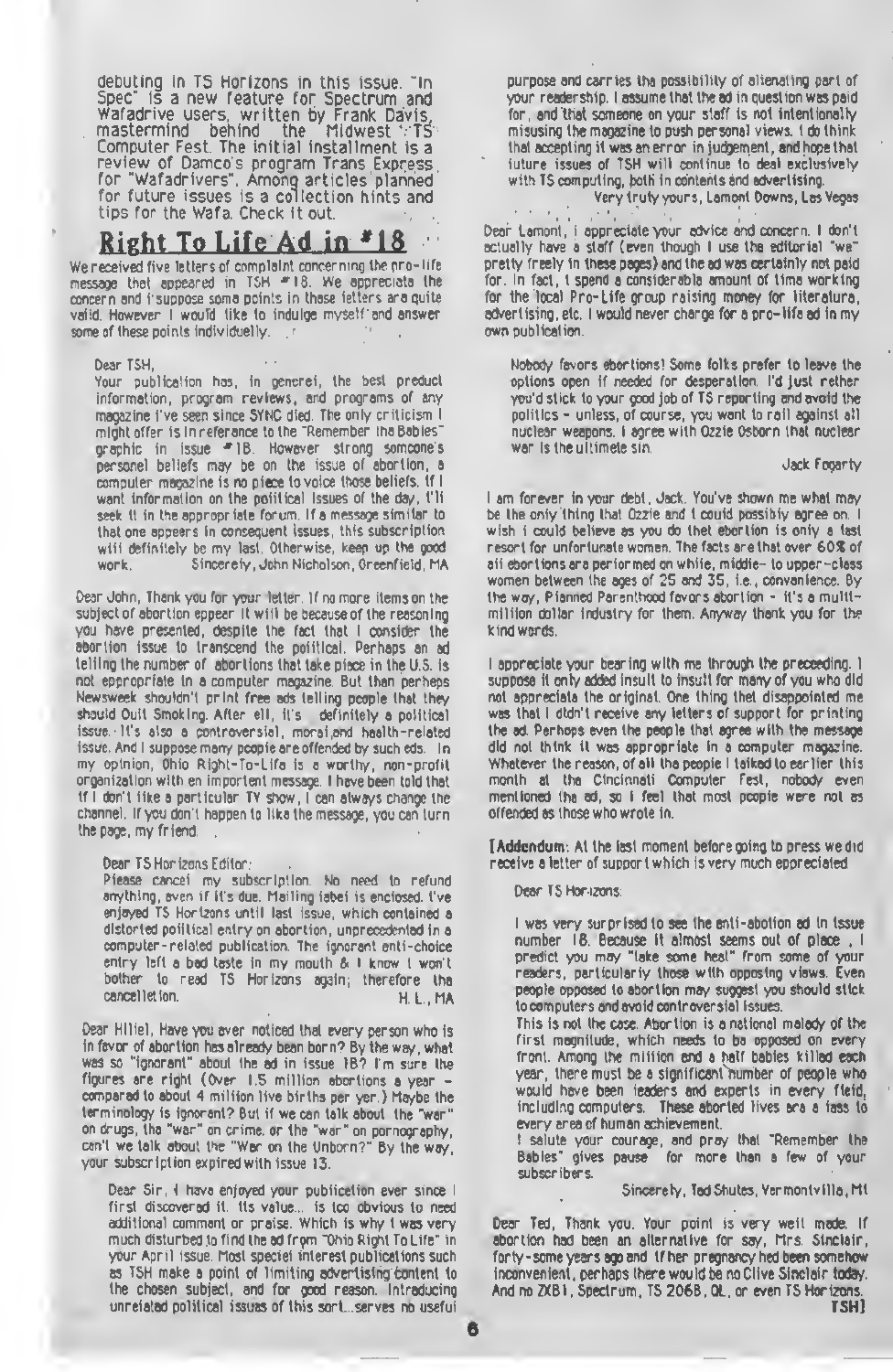For the  $\underline{15}$ . 2068 or the  $\underline{151000/2X81}$ 

### SOLUTION OF QUADRATIC EQUATIONS

From the book "Small User's Math" — by Ken Lewis. Ph.D.

The famous quadratic formula allows an easy and direct solution of any quadratic equation in the standard form  $ax^2 + bx + c = 0$ . The .formula computes the two roots of this equation in terms of the coefficients a, b, and c:

$$
x = \frac{-b \pm \sqrt{b^2 - 4ac}}{2a}
$$

THE PROGRAM

The program uses equation (I) above to compute the roots of the equation ax  $^2$  + bx + c = 0. Provisions are' made to allow complex and double root as well as real, distinct root computation, with <sup>a</sup> message indicating which category <sup>a</sup> particular problem falls into.

In order to use the program, the "RUN" mode is entered. Immediately, the program prompts "INPUT A", "INPUT B", and "INPUT C", cor-

10 20 30 40 50 60 70 80 90 95 100 110 120 130 135 140 145 150 155 160 180 185 190 200 205 210 220 300 REM QUADRTC REM THIS PROGRAM SOLVES REM A QUADRATIC EQUATION PRINT "INPUT A" INPUT A PRINT "INPUT B" INPUT B PRINT "INPUT C" INPUT C CLS LET  $D=-B/(2*A)$ REM COMPUTE DISCRIMINANT LET DSCRM=B\*B-4\*A\*C IF D\$CRM>\*0 THEN GOTO 180 PRINT "THE ROOTS ARE COMPLEX:" LET DSCRM=-DSCRM LET R=(SQR (DSCRM) )/(2\*A) PRINT D;"+";R;"\*I\* PRINT D;"-" ;R;"\*I" GOTO 300 IF DSCRM>0 THEN GOTO 205 PRINT "THERE IS A DOUBLE ROOT" PRINT D GOTO 300 PRINT "THERE ARE TWO REAL ROOTS" LET R=((SQR DSCRM))/(2\*A) PRINT D\*R;" ";D-R STOP

responding to the a, b, and <sup>c</sup> of. the quadratic equation in standard form, respectively Once these are entered, the program executes and prints out the answer(s). the stage of the con-

#### EXAMPLE

Find the roots of  $3k^2 - 4x + 1 = 0$ . Enter the "RUN" mode. The prompt "INPUT A" is responded to by entering 3. The next prompt "INPUT B" is answered by putting in -4. The final prompt "INPUT C" Is responded to by entering 1. The answer then appears:

THERE ARE TWO REAL ROOTS  $-0.33333333$ 

#### EXAMPLE

Find the roots of  $x^2 - x + 4 = 0$ . Enter the "RUN" mode. Here,  $A = 1$ ,  $B = -1$ , and  $C = 4$ . These values are entered in their turn. The answer appears:

| $\mathbf{L}$ . | THE ROOTS ARE COMPLEX: |            |
|----------------|------------------------|------------|
|                | $0.5 + 1.9365$ *I      |            |
|                | $0.5 - 1.9365 + 1$     | <b>TSH</b> |

[Ed. Note: This article is an excerpt from the book "Small User's Math" or "S.U.M" by Ken Lewis, former TS Horizons author. S.U.M. includes several curve-fitting programs, some powerful matrix programs, programs forsolving differential equations, and more.)

#### Attention Technical Types: SUM<sup>\*</sup> is here!!! SUM

•Small User's Math is a compendium of numerical programs for the small system user by T-S Horizon columnist K.D. Lewis. It contains

## Powerful Algorithms

to handle first and second order differential equations; matrix<br>eigenvalue/vector solution; curve fitting and cubic spline routines; determinants, matrix inversion; Laplace/Poisson equation; the heat or molecular diffusion equation; and more! Send your check for \$15.00 to:

Box C-6, 767 Hopetown Rd., Chillicothe, Ohio 45601

Order SUM today!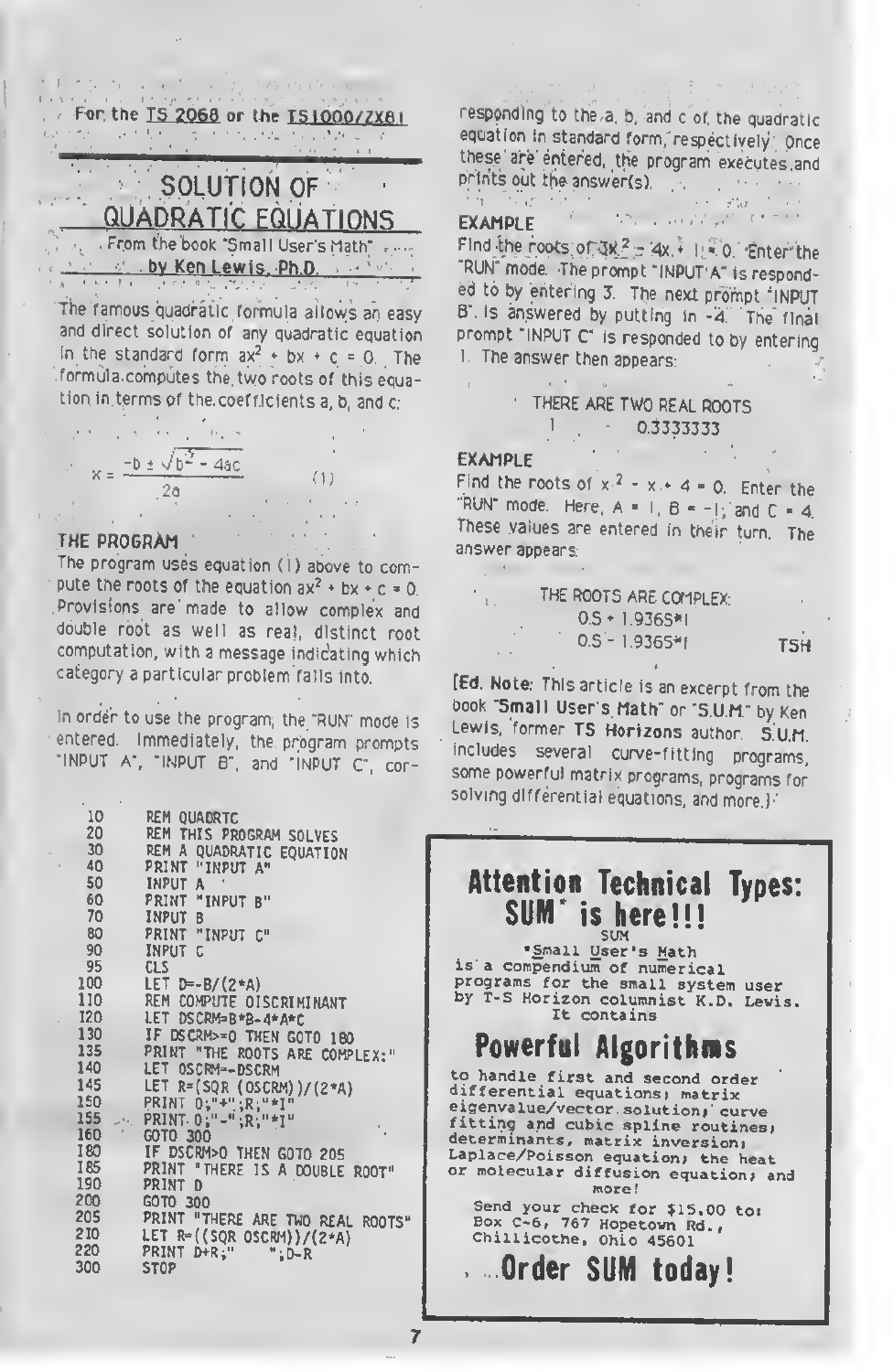## "In Sync"

### Exploring 2068 Video Modes by John Bell

accum advance and

One of the reasons I bought a 2068 was to use the advanced video modes described in appendix C of the basic manual. <sup>I</sup> was disappointed when <sup>l</sup> found it impossible to access these modes using only BASIC. After learning machine code <sup>I</sup> was able to use the Dual Screen Mode in my BASIC programs. The following listing uses the 2 screens to do simple straight line animation to demonstrate this mode. You will have to do a little programming to change the pictures that will be drawn, but that should present no problem for most readers. Once you type in the program, save it before you run it. The program uses a short machine code routine and if you made a typing error, the program might crash. There is an error checking routine in the program, but it will not detect transposed digits. When you run this program don't use the BREAK key, because if you do the computer will "hang". Most of the time the computer is displaying the 2nd screen and if there is an error message it will be printed on the first screen, you will not see it. If you can't resist hitting the BREAK key, be prepared to enter OUT 255,0 "blind" in order to switch to screen 1. Try running the program to see what it draws.

CHANGING THE PROGRAM, The only programming change you will have to make is in the three DATA statements. The first number is how many "frames" the program will draw. Tte second digit is the number of DRAW statements it takes to make the picture. The second DATA statement contains the PLOT and DRAW coordinates to create the first frame. The third DATA statement contains the information to draw the last frame. The computer works out all the intermediate frames. Please note that you must start your drawing with a PLOT and use only DRAW statements thereafter. You also must have the same number of lines in the first and last drawings. Have fun with the program. Next issue I'll have two programs that manipulate REM statements. T5H

```
1 REM triangle to square
100 DATA 20,4
105 REM
    DATA STATEMENTS CONTAIN THE
    COORDINATES OF THE PLOT AND
    DRAW STATEMENTS
```

```
70 > 4. 0 , 100 , 0 , 0 , 100, -100
, 0, 0, –100<br>120 DRTA 70,40,100,0, –50,87, –25<br>, –44, –25, –43
 -44, -25, -43<br>130 REM
           SET UP M-C
  140 GO SUB 520
  150 REM
SETS DUAL SCREEN MODE
lt.0 RANDOMIZE USR 60000 5,1
  170 RESTORE 100
130 REM
          INITALIZES UARIABLE5
 190 READ FRAMES
 200 READ POINTŠ<br>205 LET POINTS=<br>210 DIM A(POINT
                  POINTS=POINTS+1
  210 DIM A(POINTS,2)<br>220 DIM B(POINTS,2)
                                   POINTS
 220 DIM B(POINTS,2)<br>230 FOR A=1 TO POINTS<br>240 READ A(A,1): READ A(A,?)<br>250 READ A=1 TO POINTS<br>250 FOR A=1 TO POINTS<br>270 READ B(A,1): READ B(A,2)<br>230 NEXT A
 250 NEX<br>250 PERA<br>280 NEX<br>290 REM
          MAKES THE "B" ARRAY CONTAIN<br>THE OFFSET OF OFFSET OF<br>EACH PLOT-DRAW POINT
  300 FOR A =1 TO POINTS
  310 LET B= (B (A,1) -A (A,1) )<br>320 LET B (A,1) =B/ (FRAMES-1)<br>330 LET B= (B (A,2) -A (A,2) )<br>340 LET B (A,2) =B/ (FRAMES-1)<br>350 NEXT A
  350 NEXT<sup>-</sup><br>350 Rem
          DRAUS EACH FRAME OF
THE PICTURE
          LET B(A.1)-8/(FRAME3-1)<br>LET B=(B(A,2)-A(R.2))<br>LET B(A,2)=B/(FRAME3-1)
          LET
                   255,0: RANDOMIZE USR 60<br>255,1
  370 FOR A =1 TO FRAMES<br>330 CLS<br>390 PLOT A (1,1) ,A (1,2)<br>400 FOR C=2 TO POINTS
  410 DRAW A(C,1),A(C,2)<br>420 NEXT C
430 OUT 255,0: 041: OUT 255.1
  440 REM
           CHANGES COORDINATES FOR
           NEXT FRAME
  450 FOR B=1 TO POINTS
  460 LET A(B,1)=A(B,1)+B(B,1)
  470 LET A (B,2) sA (B ,2) +B (B,2) 430 NEXT B
  470 LET A(B)2<br>480 NEXT B<br>480 NEXT A<br>500 OUT 255,0
           STOP<br>REM
520 REM
33.0.
           POKES MACHINE CODE
  530 RESTORE 600
  540 LET C=0
  550 FOR A±60000 TO 60052<br><u>560 READ B: P</u>OKE A,B
  560 READ 8: P<br>560 READ 8: P<br>570 LET C=C+B<br>580 NEXT A
  530 NEXT A <sup>5</sup><br>590 IF C()7305 Then Stop<br>600 Return
   610 DATA 62,123,243,245,219,255
, 203, 255, 211, 255, 219, 244, 50,72,2<br>38,62,1,211, 244, 241, 205, 142, 14, 6<br>2, 123,5<u>0, 194,</u> 92,58,72, 233,211,24
4,219,255,203,191,211,255,251,0,<br>33,0,64,17,0,96,1,0,27,237,176,2<br>01
9998 STOP<br>9999 SAVE *"ANIM" LINE 1
                                                                     KT-ro
```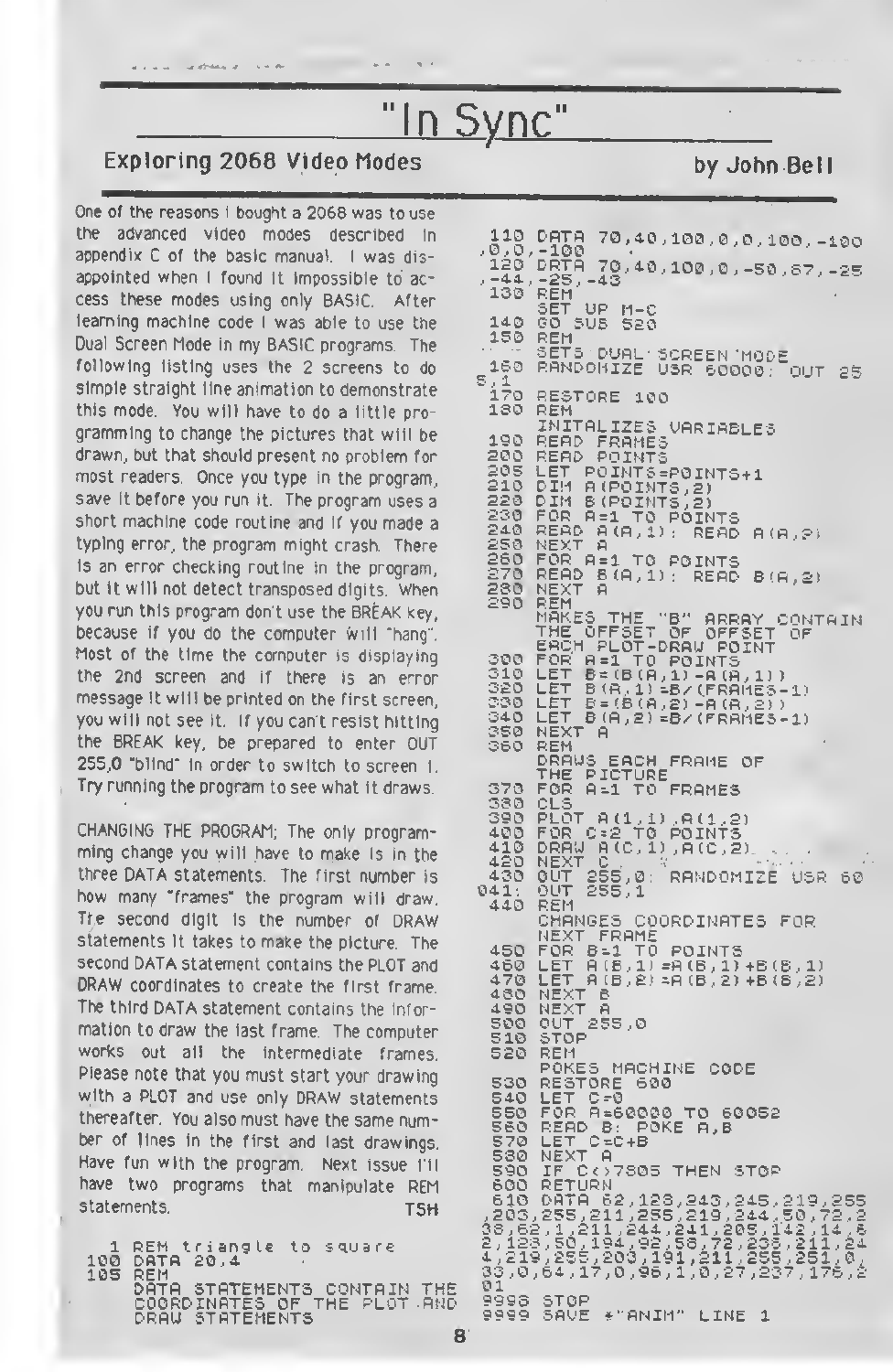## In Spec

de Selectric w/Wataon versioned

#### TRANS-EXPRESS by Romantic Robot

Available from: Damco Enterprises 67 Bradley Ct. Fall River, MA 02720

icuitor's Note: Frank originally submitted this<br>article as a merely a product review. However<br>at the Closenty a product review. However at the Cincinnati TS Computer Fest, I<br>convinced him to allow it to be printed as the convinced him to allow it to be printed as the<br>first installment of a new column, which i<br>have taken the li nave taken the liberty of naming "In Spec."<br>The subject matter for the column , largely concern Rotronics Wafadrive users (or  $\frac{1}{2}$  subject matter for the column will as Frank says "Wafadrivers"), however<br>"Don-Wafa" Says " non-wara" Spectrum products will also be<br>covered. Having said all that, I will now let<br>Frank have the floor.]

Being an avid user of the Rotronics Wafadrive, when <sup>1</sup> first read about the Trans-Express program in Sinclair User'l could hardly wait<br>to get it so I could relieve myself of the tedium involved in the transferring of programs from tape to wafer.

Romantic Robot, like far too many software document programs. There is one sheet of in-<br>structions that come with the program, but you will be better off by first loading the program and hitting the key for instructions when you get the program. Next take a little<br>time and go through the on-screen time and go through the on-screen instructions for each of the different features of the program, then pick <sup>a</sup> Spectrum program and try it out.

There are two main things you will find you can do with the program. The first is transfer programs from tape to wafer... but not all programs. The main problem with this is that the Wafadrive uses a bit over 2K of the<br>computer's memory for itself, so that programs that use a lot of memory will not transfer. Vu-File transferred with no problem at all, but Strontium Dog had no chance from the start. Most all BASIC and other fairly simple programs will transfer with relative ease and all you will have to do is follow the on-screen directions and operate your tape

player, by starting and stopping and rewinding when asked.

The other main feature is the tape-to-tape use of the program to make back-up copies. The first method can be used for up to 40K programs and <sup>a</sup> no-frills version is included for programs that are longer than that(48.4K).

All of the methods involved, except the "nofrills tape back-up" will give you the option to rename the program if you should desire.

Given the lack of adequate documentation this is still <sup>a</sup> fairly good program, but far from what Romantic Robot could come up with. An / example of this is seen on the carton the program came in. it tells you that you can do wafer-to-wafer and disc-to-disc transfers, but upon examining the program I find that Romantic Robot decided not to include these goodies, due to the fact, <sup>I</sup> am told, that you could then make copies of the Trans-Express program itself. A back-up program that does not allow you to make a back-up of itself? Given these draw-backs to the program <sup>I</sup> would still recommend it to those who have little or no interest in going to the time and work needed to put all of your tape programs<br>on wafer. After all, this was the reason so many of us Wafadrivers bought the machine in the first place (besides the Spectrum buss, centronics interface and the serial interface)' **TSH** 

### INDIANA SINCLAIR TIMEX USER GROUP Now being formed and expanded.

FRANK DAVIS <sup>513</sup> EAST MAIN ST PERU, IN 46970 317-473-4885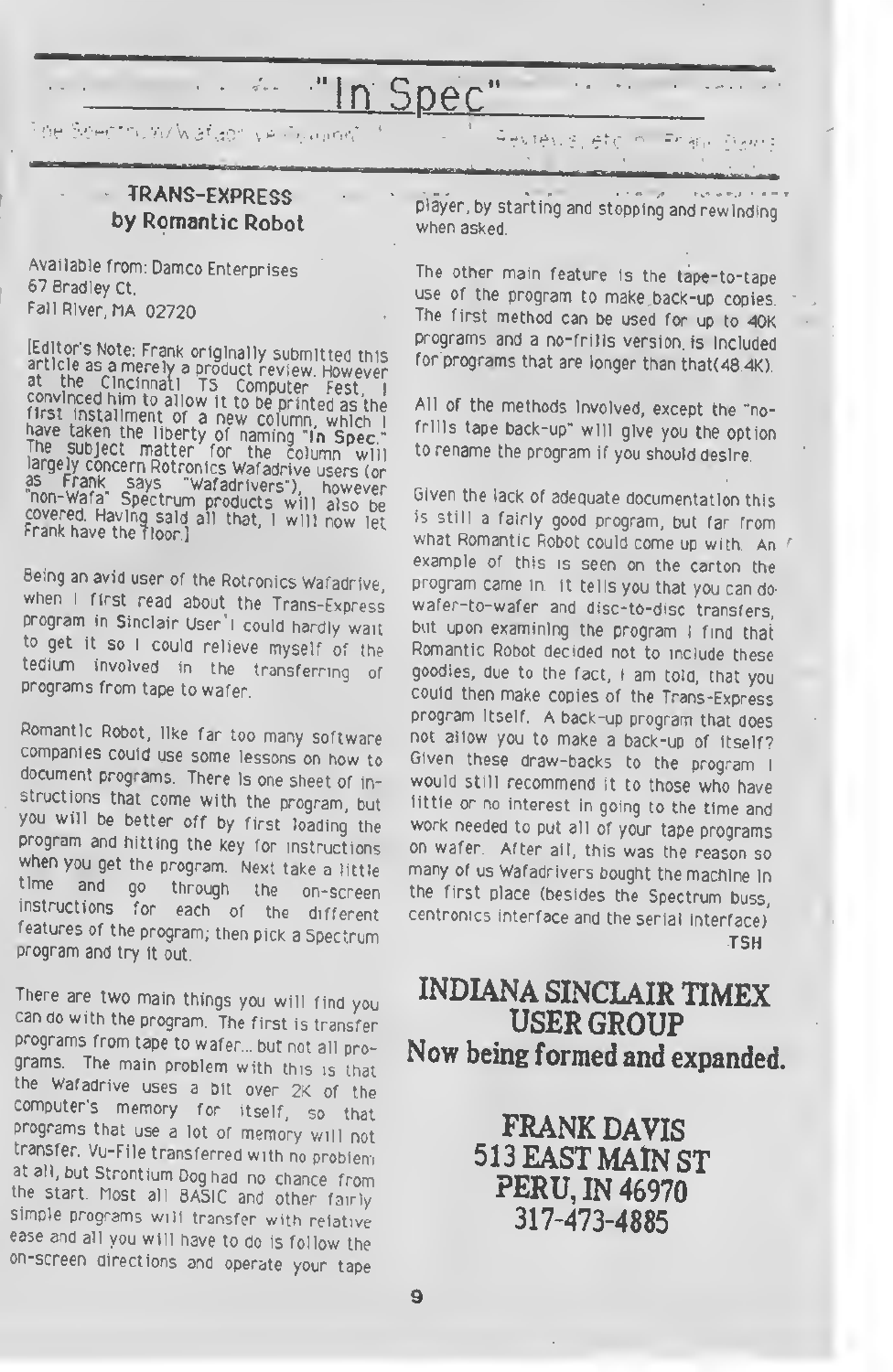ZX <sup>8</sup> <sup>1</sup> NEWS  $\rightarrow$   $\sigma$   $_{\odot}$ AND RESOURCES

#### BY PETEK McMULLIN

There's lots of new stuff for the ZX81 hobbyist this month! Several issues back, <sup>I</sup> mentioned the LARKEN Disk system. Well, IT'S READY!!!

the state of the first  $\begin{cases} \eta_{\text{in}}(0)=0\\ 0 \end{cases}$ 

#### NEW ZX81/TS1000 DISK SYSTEM from LARKEN ELECTRONICS

The timing of this is rather interesting, since I've had my Aerco system for a while and reviewed it (the Aerco) last issue. A couple weeks ago, I got a phone call from Larry Kenny (the man behind Larken Electronics), announcing that his controller and ZX/LDOS is now available. Although <sup>I</sup> haven't ordered mine yet, Larry gave me <sup>a</sup> thorough description of the system over the phone, so I'll try to relate the pertinent details accurately.

the address: LARKEN ELECTRONICS, First, the address: LARKEN ELEL<br>RR \*2, NAVAN, ONT., CANADA K4B 1H9

The price?  $$120.00$  CAN  $*$  \$4.00 shipping for. Canadian orders. U.S. customers pay U.S. \$95.00  $*$  \$6.00 shipping.

That's right, for <sup>a</sup> lousy hundred of Uncle Sam <sup>s</sup> smackers, you've got a FDC and DOS for virtually HALF the price of either the AERCO or COMPUSA systems.

What about the DOS?? Well, you may have been wondering why I'm so excited about the LARKEN when <sup>l</sup> already have an AERCO Disk system. The ZX-LDOS makes the AERCO DOS seem shamefully incomplete and primitive... It is, indeed somewhat more powerful than the COMPUSA DOS.

Larken's 2068/Spectrum disk drive system has been availabLe for several months, and seems to have received almost universally good reviews, especially in terms of value per dollar (same price as ZX system). The ZX-LDOS provides commands identical to the 2068 version, with a single USR entry.

Commands include DIRECTORY, FORMAT, LOAD, SAVE, DELETE, COPY, EXIT, MOVE\*, and BADBLOCKS\* (I'm not dead sure about the last two, as they are in an expanded version of the 2068 LDOS). PROGRAMS with variables, DATA (specified variables or arrays), and blocks of CODE may be saved and loaded

Up to 54 files may be stored on one disk. The disk format is identical to the 2068 version, so CODE files saved on a 2068 may be loaded by <sup>a</sup> ZX81, or vice versall

The Directory is automatic and disk space is allocated dynamically. If you DELETE a short program or file, a longer file, saved next will fill in the short empty space, then continue in the next available space. Programs are auto-verified and recorded with a checksum, if

<sup>a</sup> loaded file has a bad checksum, the DOS will try reloading the file 10 times before giving up

 $\mathbf{r}$  .

回復に えも かいや The LARKEN contoller card has 2K onboard / buffer RAM mapped at I2-14K, with the actual DOS in <sup>a</sup> 2K EPROM at I4-16K. The Disk I/O port addresses don't conflict with any other hardware peripherals that <sup>I</sup> know of.

This all has me itching to get the Larken DOS and relegate the AERCO to my "second" computer. For little over \$100, I can upgrade to LDOS, since it is compatible with the DSDD drives and power supplies <sup>I</sup> already have for the AERCO.

(Editor's Note: Since he wrote this article Peter has received his Larken Disk System, and is quite pleased with it. He plans to do complete reviews of the Larken System and JOBASIC (see below) in upcoming articles.)

#### XMODEM UPDATES

Since receiving my 2050 modem(s) from Dave Clifford Associates, <sup>I</sup> have had some fun accessing builetin boards, and swapping text files with friends who use IBMs (there's no accounting for taste!) among other things, and have made some observations I'd like to snare.

First the modem seems to be prone to bus loading problems on certain machines. <sup>I</sup> tried using the modem on my main ZX8l-based computer with JLO motherboard and full-sized keyboard, with little success. <sup>I</sup> couldn't get the modem to acknowledge any incoming signal.

The same modem, connected to a T5 1500 worked fine immediately. It also worked fine on another unmodified ZX8I with a Hunter board and a Memotech 64K ram attached. <sup>I</sup> have heard other reports of the 2050 not working with ZX8ls with full-sized keyboard wiring added. Comments, anyone?

That shielded ribbon cable and the ferrite beads all look suspicious to me. I have had previous "bad experiences" with ribbon cable hook-ups. My plan is to mount a small male edge connector right on the 2050 board at its connector area, connected with short wirewrap jumpers. Then the modem card can (vertically) plug right into my JLO motherboard, eliminating the ribbon cable ordeal. I'll keep you posted on how this works.

A further noteworthy point is that although the 2050 modem and the JLO Video Upgrade' don't directly conflict over port adresses, the JLO Video Board "A" seems to need additional decoding: running Mini XMODEM puts sprites up on my screen! Speaking of port conflicts, the other big 'no-no combo" is the JLO Video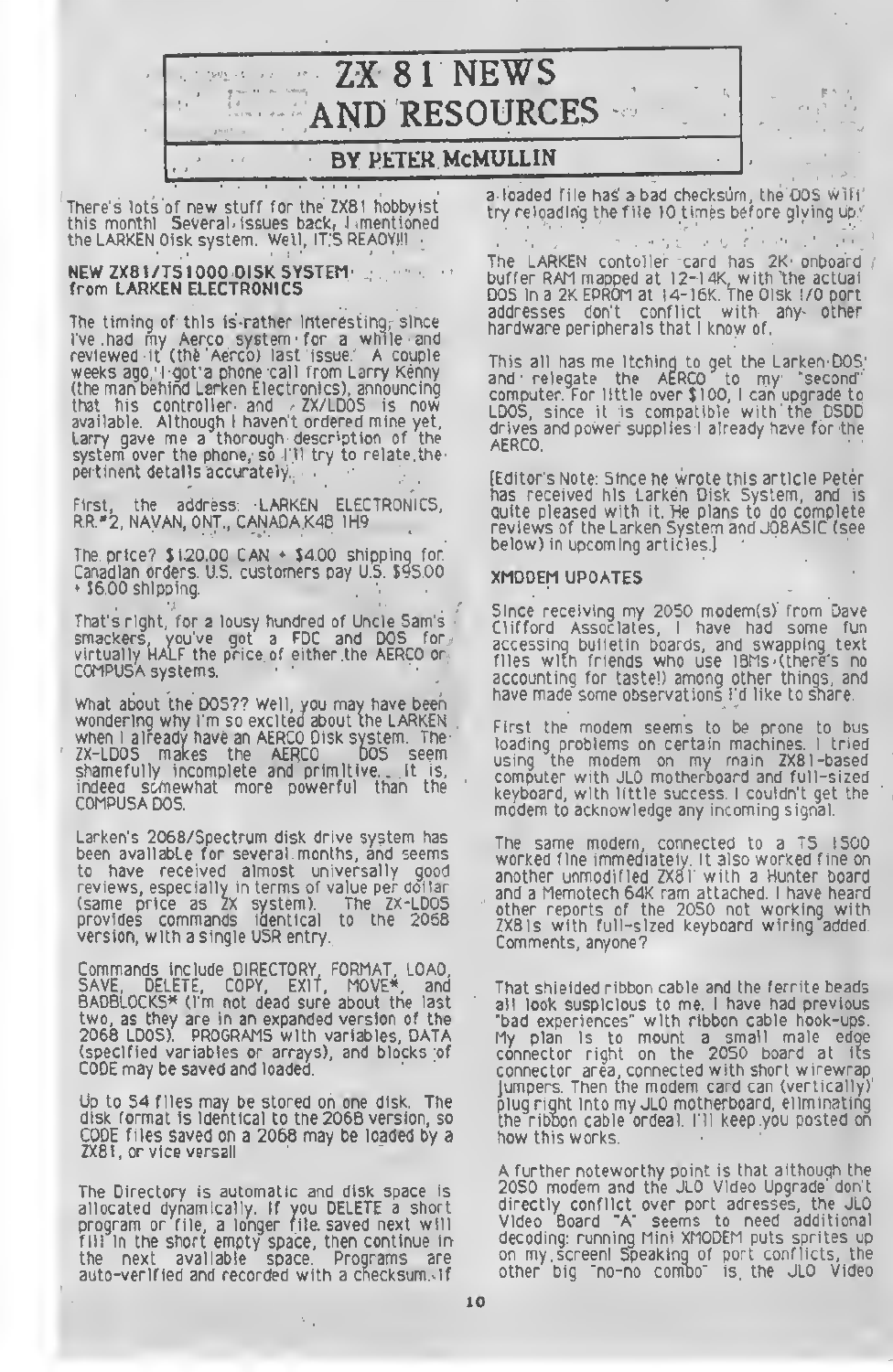Upgrade and the AERCO CPI. The AERCO CPI and JLO fight directly over the use of port 7F, so cannot be used together.

On the software side, I've made <sup>a</sup> few observations on Mini XMODEM 1.7 The manual <sup>I</sup> received claims to apply to both the 1.5 and 1.7 versions of Xmodem, however ambiguities seems to abound. First of all, the addresses given for changing word parameters are wronq <sup>I</sup> found that the correct data addresses are <sup>14790</sup> in the "24K" version, and <sup>31174</sup> in the 16K version (Westridge), for setting data bits, stop and parity.

On experimenting with some XMODEM up/downloading, <sup>I</sup> discovered some interesting things. First, even if you have 64K RAM attached (thus theoretically about 47K available for downloading), the program will only download a <sup>1</sup> 5K file <sup>I</sup> plan to peek around with HOT Z to try to patch in <sup>a</sup> fix for this

After downloading <sup>a</sup> 3.5 <sup>K</sup> long ASCII text file from <sup>a</sup> friend's Pc clone, <sup>I</sup> sent it back to him to verify our setup. The Mini XMODEM didn't stop uploading at the end-of-file marker: it sent the entire file buffer (the desired 3 5K of text plus <sup>1</sup> 1.5 K of ASCII Backspaces II). Further testing revealed that Mini XMODEM seems to send "all It's got" every time. This is wasteful of phone time, and storage space at the receiving end

Another idiosyncracy seems to be that no choice is provided for specifying ASCII or Exchanging XMODEM downloaded files is no problem. But when <sup>I</sup> simply received a text file in the terminal mode (with SAVE TOGGLE on), and then uploaded it back to the sender, he received it as a Sinclair file Rather unreadable on an IBM PC. These considerations aside, Mini<br>XMODEM still impresses me as a powerful piece of communications software. <sup>I</sup> hope to relocate the low memory version to run at I2000-J2E00 instead of at \$3300-\$3F40, which conflicts with AERCO, COMPUSA, and LARKEN DOS's, and perhaps even write in a DOS access which would permit one to save <sup>a</sup> full buffer to disk without going offline

If anyone has any comments, answers suggestions, questions, etc. relating to the westridge 2050/ Mini XMODEM <sup>l</sup> <sup>7</sup> aspects related above, please get in contact with me at 2340 Queen St. E., Toronto, QNT., Canada .<br>M4E 1G9. I d really like to hear from you.

#### SILICON MOUNTAIN COMPUTERS

Fred Nachbaur has been hard at work writing some fancy software for the ZXSl/TSiOGo with the JLO Video Upgrade Now available is<br>JOBASIC: a relocatable 4K extended BASIC interpreter for use with the Video Upgrade JOBASIC provides 64 column screens, 256\*192 plot, draw, and circle commands, up to 256 UDGsd plus 128 printable characters plus their inverses, 32 sprites, <sup>15</sup> colors, 32\*192 color resolution, and full 2040 printer support Fred is providing a service called JOBASIC.<br>EXCHANGE on analisations called JOBASIC. Exchange, an applications and programs forum.<br>for JOBASIC users.



r



PRESS "S" TO SAY

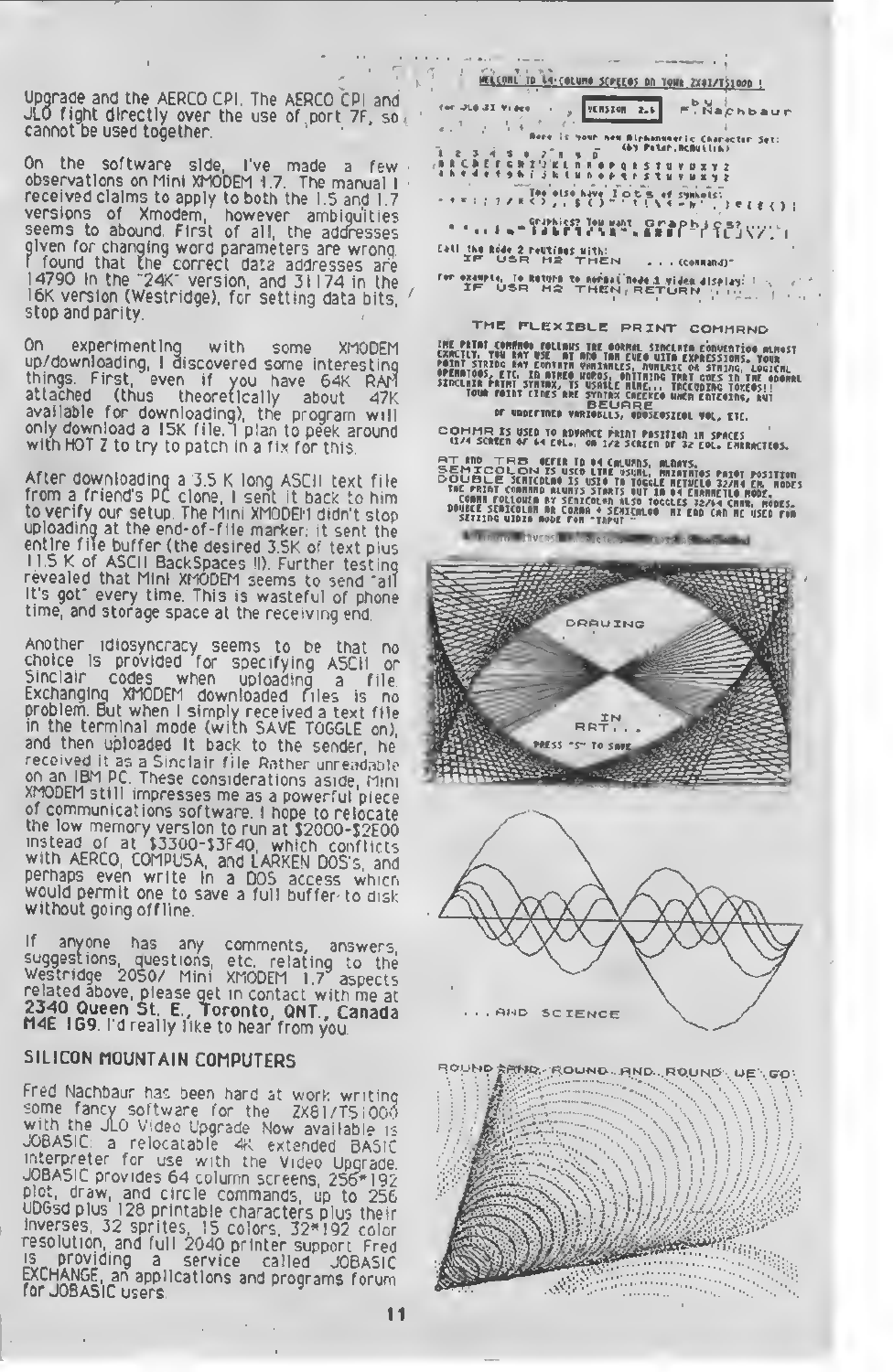Graphics fanciers: JO-MANDELBROT, a version of the program for plotting Mandelbrot Sets\*, so popular on the Amiga, is now available (\*See A. K. Dewdney, in Scientific American. Aug. '85.) A FRACTALS implementation has also been written for JOBA51C. Both these programs provide hi res graphics with 8 times the verticle color resolution that can be attained on the 20681

 $\frac{1}{2} \left[ \begin{array}{ccc} 0 & 0 & 0 \\ 0 & 0 & 0 \\ 0 & 0 & 0 \end{array} \right] = \left[ \begin{array}{ccc} 0 & 0 & 0 \\ 0 & 0 & 0 \\ 0 & 0 & 0 \end{array} \right] = \left[ \begin{array}{ccc} 0 & 0 & 0 \\ 0 & 0 & 0 \\ 0 & 0 & 0 \end{array} \right] = \left[ \begin{array}{ccc} 0 & 0 & 0 \\ 0 & 0 & 0 \\ 0 & 0 & 0 \end{array} \right] = \left[ \begin{array}{ccc} 0 & 0 & 0 \\ 0 & 0 & 0 \\ 0 & 0$ 

For more information about these programs, as well as several tape/disk versions of Memotext, including <sup>a</sup> 64-column screen version for the Video Upgrade, Video EPROM improvements, and several unique products for the ZX8I/TS1000, write Fred Nachbaur, c/o SILICON MOUNTAIN COMPUTERS, Mtn. Stn. Group Box Cl 2. Nelson, BC Canada V1L 5P1.

Rather than give a more detailed description of JOBASIC's capabilities, here are some screendumps from the DEMO program provided with JOBASIC. Although they show the pixel definition of the screen, its <sup>a</sup> shame you can't see the colors.

#### **APOLOGY TO READERS:**

Several TS HORIZONS readers who have kindly sent me letters may be wondering whether really exist I'm usually so swamped with various projects, software orders, etc., that regular correspondence often gets put on the back burner for lengthy periods. <sup>I</sup> do reply to al: correspondence, sometimes it just takes an embarrassing length of time TSH

U3ER-OCF INCD CMRRRCTERS!

yOU MAY DEFINE UP TO 258 UDGS,<br>Civing You chaartter sets orly<br>Limited by your imRefnation

it m m, 1« c\* Ǵǥ >i> tt\* m <«>'•« <sup>m</sup> >»< serin, R»m\*«r, niw's mi k\* rr.atrr .« »-<<sup>I</sup> liltk. yvt KM Jknt l-l/J\* sites •« MR \*»\*• MRIir <«r tMst Ml tM srritr tins.

You will usually use these for.<br>custom character sets, but there<br>is no reason why you can't use them for other things, like;



**LARKEN DRIVE** 

CONTROLLER BOARD FOR TS 2068 SPECTRUMEMULA TOR COMPA T/BLE

- High speed : loads 32k bytes in 7.5 seconds
- commands are : LDAD SAVE DIRECTORY DELETE FORMAT COPY MOVE and BADBLOCKS
- Uses IBM PC compatible 5 1/4 " double sided disk drives (SHUGART SA455 or compatible)
- Disk capacity 160 k bytes
- Dos is on <sup>a</sup> bank switched 2K eprom
- Only <sup>1</sup> USR call is required
- Assembled and tested .all cables and connectors supplied
- Single drive version is available now but <sup>a</sup> second drive can be easily added (this mod will be availal before FEB 86)
- 60 day money back guarantee

- Made in Canada . many already in use Price:

\$95 OO(US) + \$6 00 shipping

From LARKEN ELECTRONICS RR\*2 NAVAN ONTARIO CANADA K4B-1H9



## **K<sup>e</sup> Sinclair/Timex** User's Magazine

Hardware Projects · Hardware Reviews Software Reviews . Product Comparisons Published Monthly . Back Issues Available Free Personal Ads for Subscribers

SUM Magazine it aimed et Sinclair and Timex users who want to learn what is available for their computers, how to do things no one alse is doing, and what is just over the horizon. Examples of recent articles include: Building your own Spectrum Emulator; an extensive series of reviews on word processors for the 2068; adding an RGB monitor to your 2068; and a series on repairing your TS1000 and ZX81 computers.

SUM Magazine invites articles, reviews, and projects for possible publication. Wa pay for articles published! Hardware and software producers are invited to aubmit their products for review.

Annual >12**SUM Magazine** 3224 NW 30 Avenue - Gainesville, Florida 32606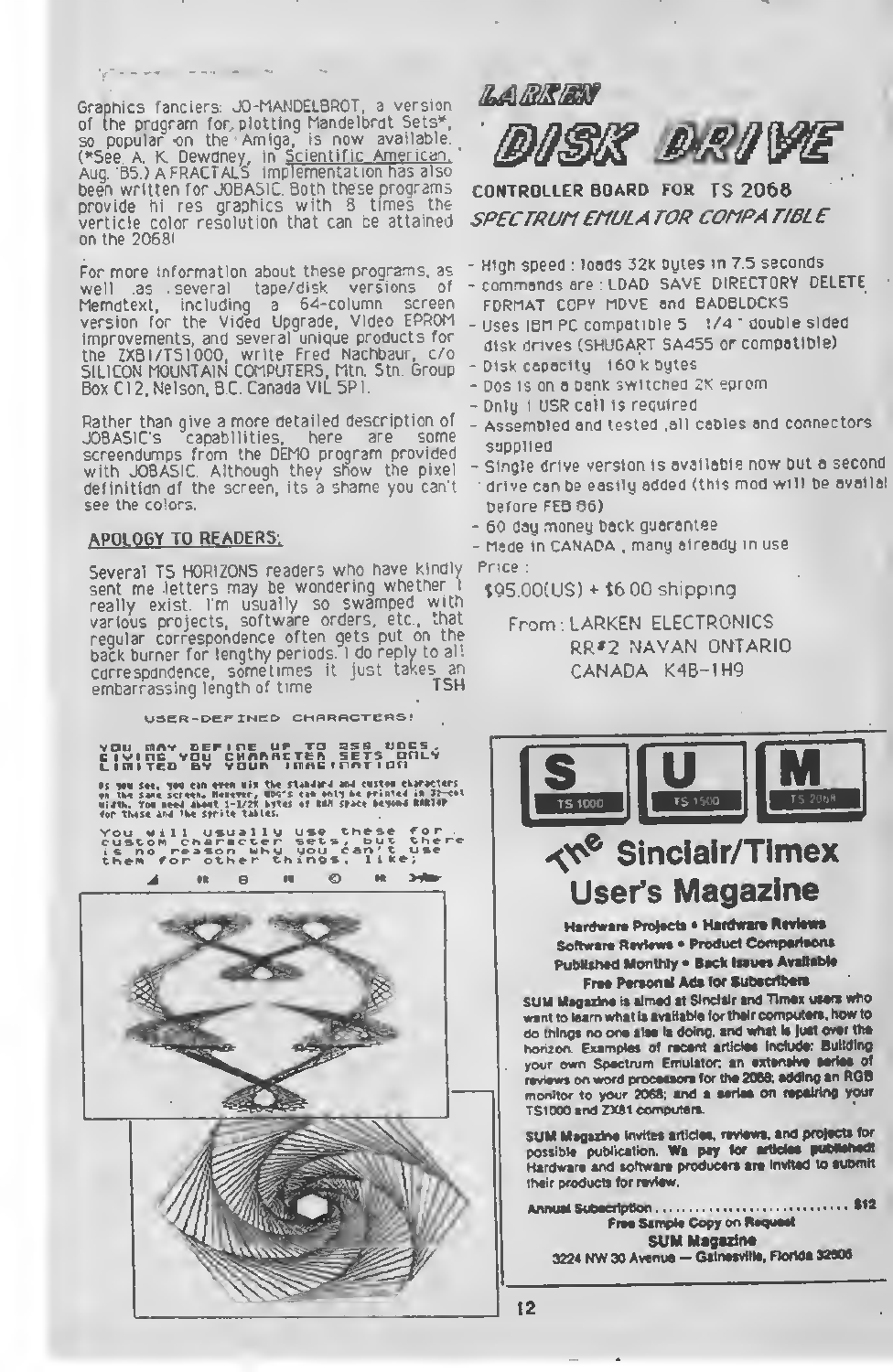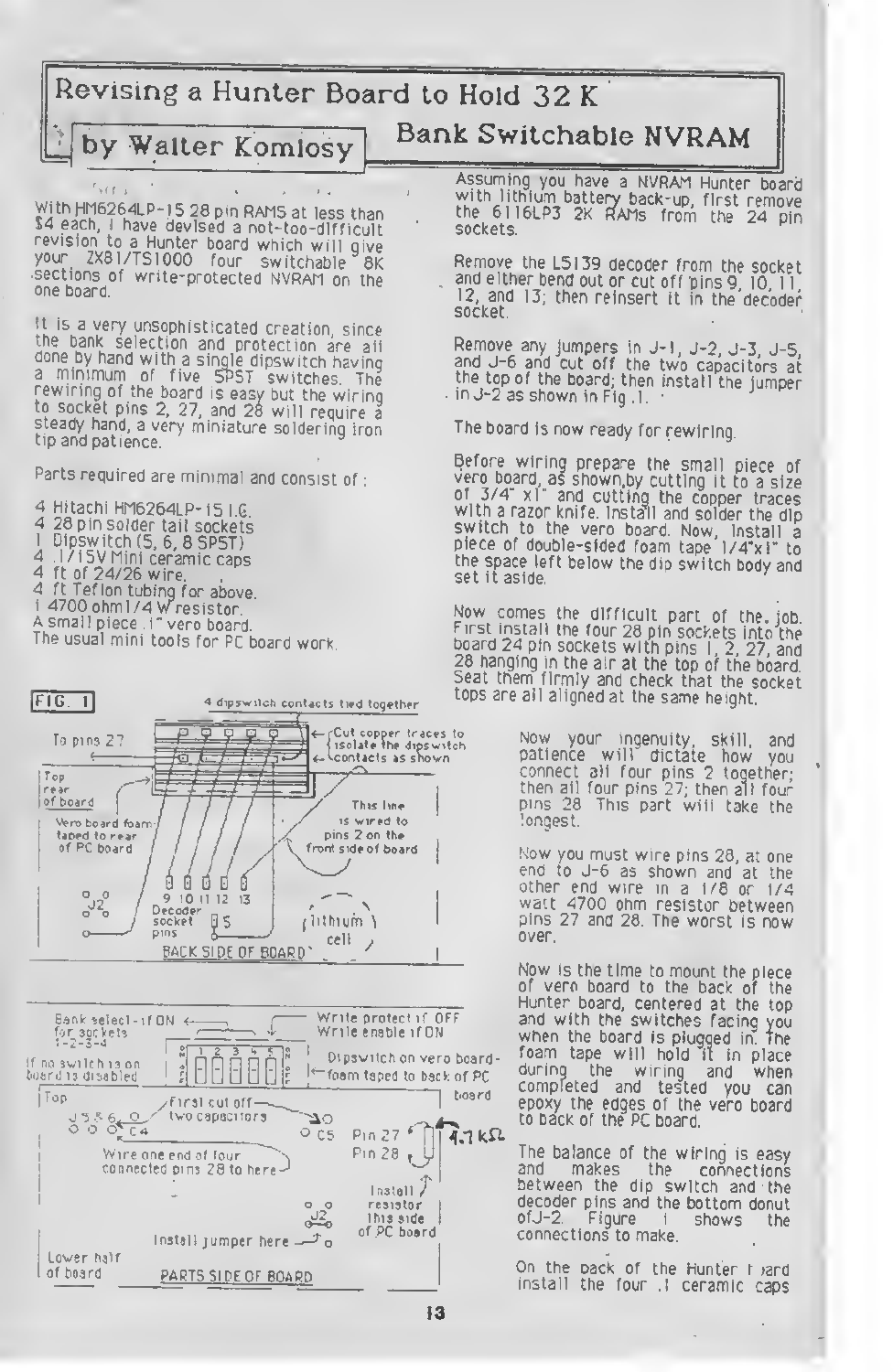between pins 24 and 12 of each original and the work will be done.

Install the 6264 IC's in the four 28 pin sockets, plug in the board, and turn on the computer If the cursor appears so far so good. Push the No. <sup>I</sup> dip switch to "ON" and the write protect switch to "ON" Enter the test program:  $\ddots$ 

10 FAST 20 FOR N-8192 TO 16383 30 POKE N,255 40 IF NOT PEEK N-255 THEN STOP 50 NEXT N 60 FOR N-8192 TO 16383 70 POKE N,0 80 IF NOT PEEK N-0 THEN STOP 90 NEXT N 100 STOP 200 FOR N=8192 TO 16383 <sup>I</sup> 10 PRINT PEEK N, <sup>1</sup> 20 NEXT N 130 STOP

Run the program. It will take over 3 minutes and will come up with <sup>a</sup> 9/100 error code if all is well. Then enter GOTO 200 and the screen will come up full of zeroes in 10 seconds. If you press CONT and ENTER eleven times you will see an error code of 9/130 and a final half screen of zeroes.

The completed test verifies that No. <sup>I</sup> RAM is OK Now switch dip switch <sup>1</sup> to OFF and <sup>2</sup> to ON and repeat it to check socket 2. Do the same for sockets 3 and 4 and if all test OK you are in business with 32K of bank switched 8-16K NVRAM.

Since the 8-I6K area of RAM can handle machine code, data or program material, you can use up to 8140 Bytes using the machine code transfer routines in the last pages of the Hunter instruction manual. This will give you instant access to often used programs (faster than discs). All machine code routines such as 4K Delphic Toolkit, the Berch Compiler and Run/Time package, Quick/Load, etc. can all be called instantly with a RAND USR entry from BASIC.

It is a tribute to the very thoughtful desiqn that Paul Hunter put into his NVRAM board that it can be so easily configured to other<br>uses. TSH uses. TSH



Partial Pascal

Pascal is one of the two most popular microcomputer programming languages. Now you can have the largest subset of Pascal ever implemented in just 16K of RAM to run on your own ZX81, Timex Sinclair 1000 or Timex Sinclair 1500.

Partial Pascal programs are compiled rather than interpreted. They execute much faster than BASIC. Partial Pascal supports the following builting names and keywords:

read, readln, write, writeln, reset, rewrite, eoln, eof, inkey, text, abs, chr, odd, ord, pred, succ, sqr, Boolean, char, integer, copy, fast, slow, pause, halt, plot, point, mem, memw, mem2, move, usr

IF, THEN, ELSE, CASE, OF, OTHERWISE, WHILE, DO, REPEAT, UNTIL, FOR, TO, DOWNTO, BEGIN, END, DIV, MOD, NOT, AND, OR, PROCEDURE, FUNCTION, FORWARD, CONST, TYPE, VAR, ARRAY Just \$30 brings you the Partial Pascal editor and compiler on cassette tape with instruction manual. 16K RAM required. No extra charge for shipping anywhere in North America.

> Semper Software 585 Glen Ellyn Place Glen Ellyn, Illinois 60137 (312) 790-1253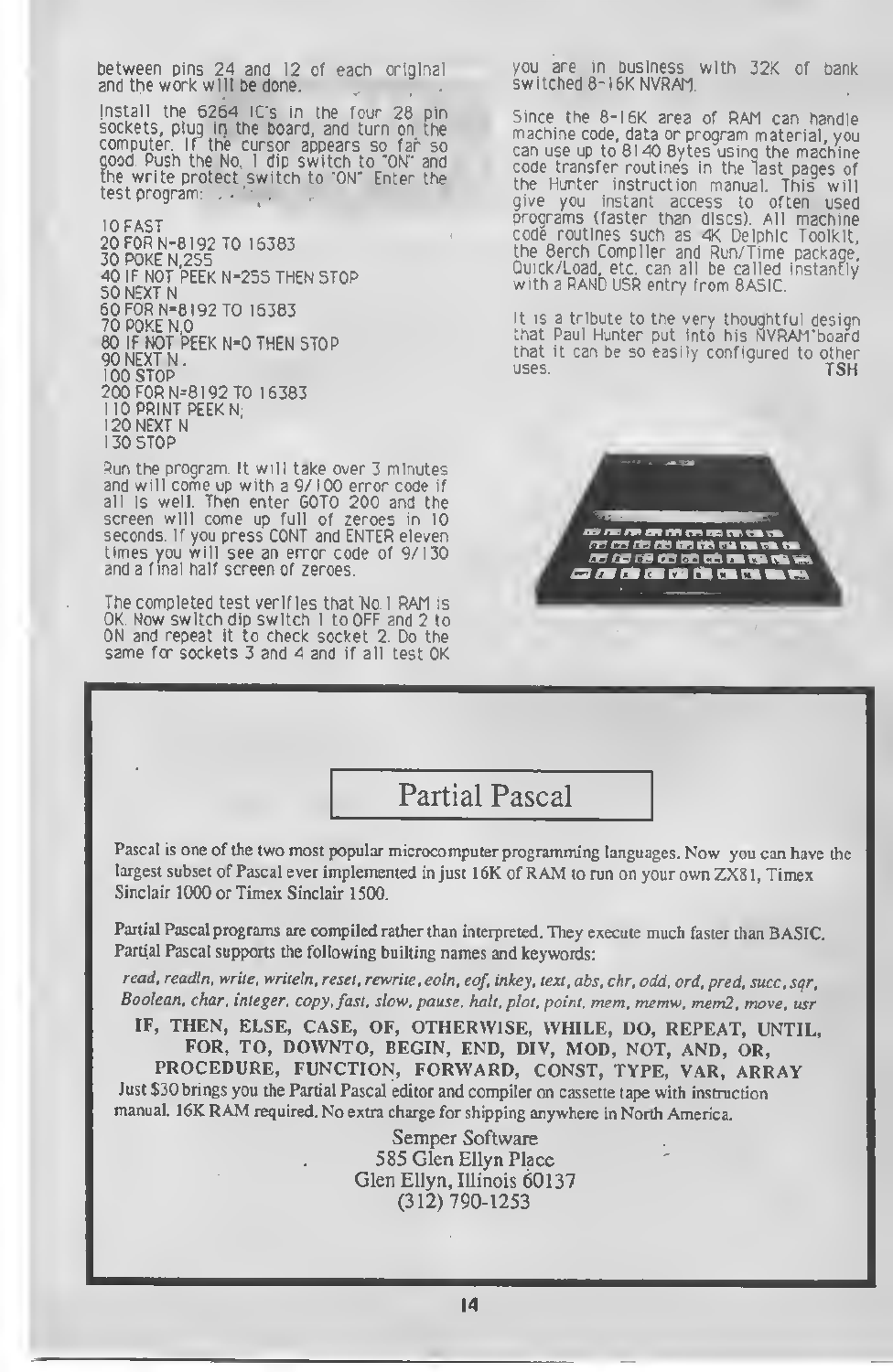# CLASSIFIED ADS

FOR SALE. Two ZX81 Computers. One with seperate keyboard, twof6 <sup>K</sup> Rampacks, all power supplies and connecting cables, one 2-ft. ribbon cable and connectors, lo software tapes, old Sync magazines and TS magazines, etc. All for \$ 150 (postage paid) or best offer: Szymkow{ak, 1166 Cedar<br>Ave,Shadyside MD 20764

FOR SALE: TS 1000's, \$10, each. These have been tested and work No manuals or power supplies. Dean Miller, 29324 Park St., Wickliffe OH 44092 (216) 944-8630

Have several Timex and Sinclair computers and some miscellaneous nardware Large amount of software, books and magazines, etc Would like to sell 5 ASE for complete list Everything one of a kind and cheap Arthur Brady, 132 Hilldale Rd, Dobbs<br>Ferry,NY-10522.

TIMEX 2068 and Spectrum persona! software collection sell-out. Many titles to chose from including games and utilities Will consider swapping for your software. Send S.A.S.E. for listing to: John McMichael, 1404 S. Black St, Bozeman MT



P.O. Box 5607 Glendale, Arizona 85312-5607, U.S.A. Telephone: 1-602-978-2902 Telex (Via WUI): 6501267701

"We have had <sup>a</sup> QL for about one week now and are just beginning to appreciate the power and versatility it contains. Keep in mind that for the price . . . There is nothing that compares with it."

> The QL Report published by Curry Computer February 1, 1985

We know the QL . . . we've been appreciating it longer.

Write for our free catalog.



Smart Text TS—£068

and the new

Smart Text OS—6 ( For the Zebra OS-64 Cartridge )

With Universal Intfc/Printer Patch For all Configurations

Three Integrated softwares that does most all adeinistrative functions Word proc - Data files egt - Mailing List - Fore Letters - Hailing Labels Repeat printing - Auto Letter Heads.

Supports all Printers, plus TS-2848.

29.95 + \*3.80 sailing to: Bill Jones Gulf Hicro, 1317 Stratford Ave, Panama City, FL 32484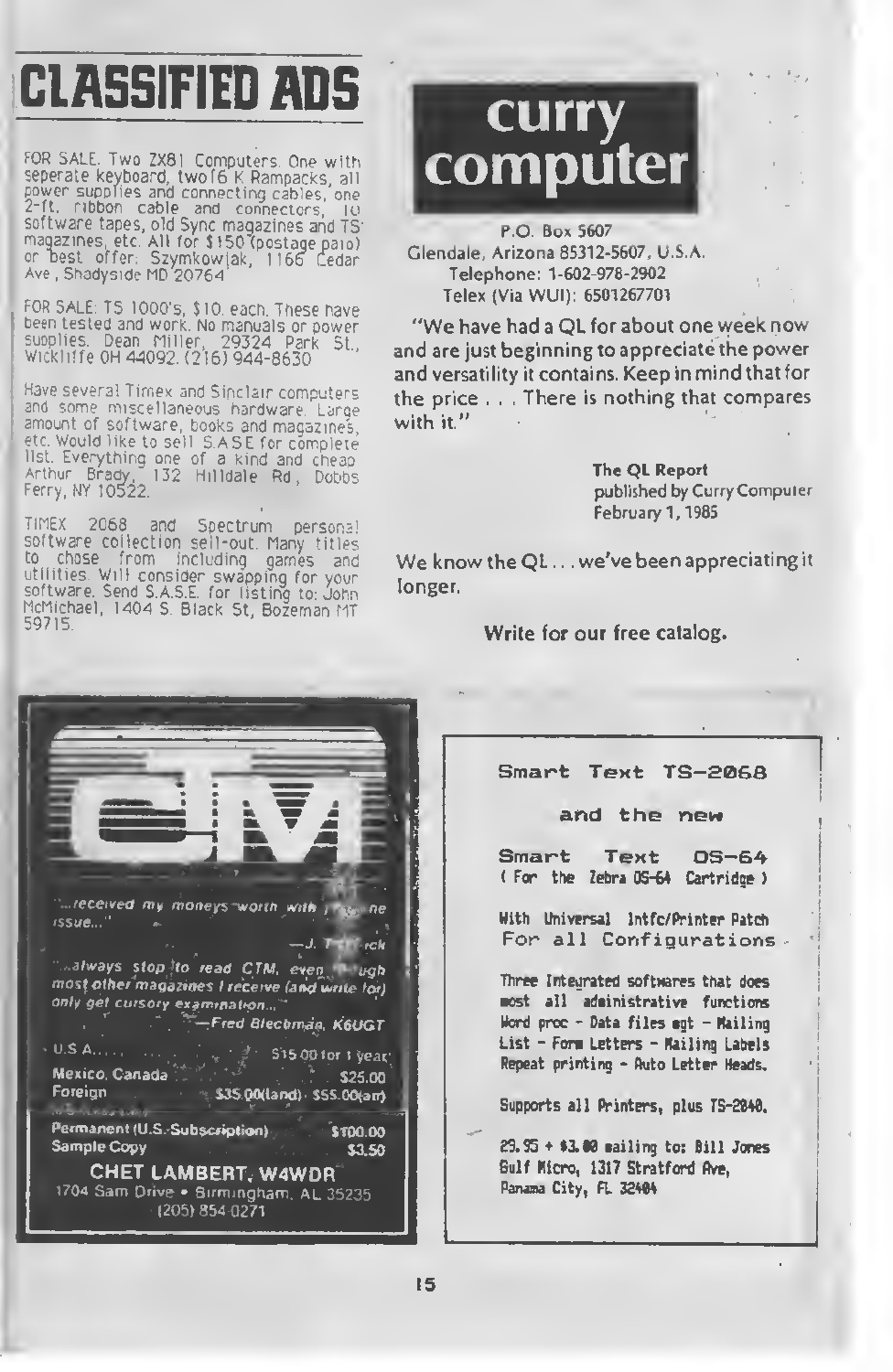## Pictures from the 1986 Midwest TS Computer Fest

These pictures were taken and provided to TS Horizons Dy the kind permission of Charles Dickson of Lanham, Md.

Hilda Burt, left, and Carol Davis, members of the Computer Fest organizing committee, spent almost 48 continuous hours operating the<br>registration.desk.at.the.Fest.(Husbands.Tom.Burt<br>and Frank Davis were also prime.activists.for<br>this.event) this event.)

**Hetto** 

Genial Bill Russell (RUSSELL ELECTRONICS) of Centre Hall, PA was seen demonstrating the peripherals for the Sinclair QL He also reported

phenomenal trade in other TS items.

From left, Ruth Fegley, Maryland, Jeff Moore,<br>Ohio, Tom Bent, Maryland, and Tom Woods, New<br>Hampshire, represented SYNCWARE NEWS'<br>Interest at the Sharonville Sinclair conclave.

This was the view from the southeast corner of the room, in the foregound is the booth for the CTM magazine and in the front of that the table run by the Cincinnati users group. Lucy Gordon, co-author with husband Randy, of TS Tinyboard and other programs that they shared at the Computer Fest, is seen here in the lower center.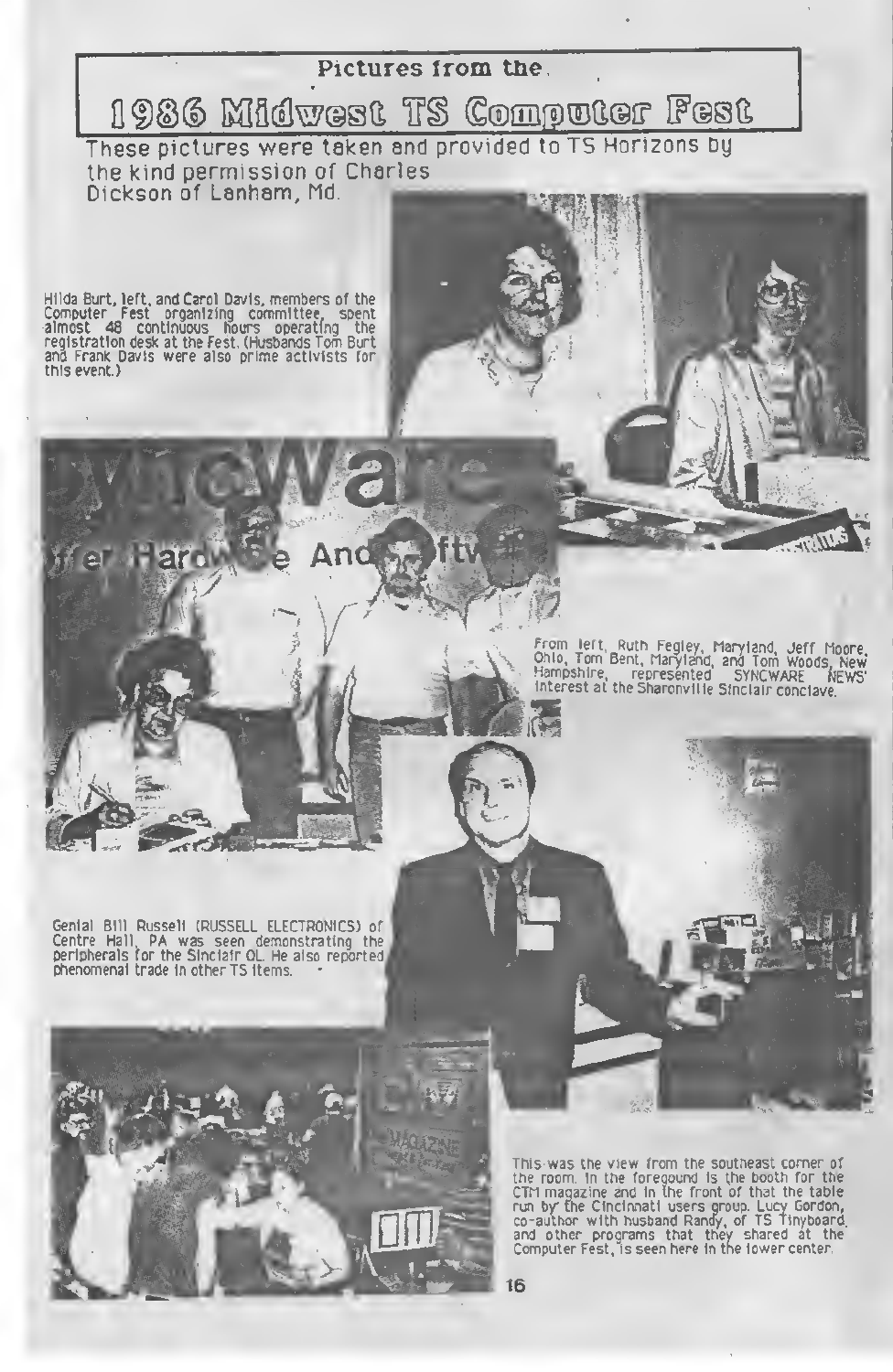#### Pictures from the

## 1986 Midwest TS Computer Fest

View from the north end of the room. This<br>picture indicates the number of size of the crowd<br>in attendance at the Fest.

**HARP'S S TARY SIMIN ATION** 

View from the southeast corner. John Coffey of<br>JRC Software is seen here in the center of the<br>inicture manning his booth.

This view is from the northwest corner, as you<br>enter the Computer Fest, again showing the<br>turnout.

Finally, a shot of one of the many successful<br>seminars conducted at the Fest In a seperate<br>conference room. Randy Gordon of Cincinnati held<br>this popular talk on telecommunications. TSH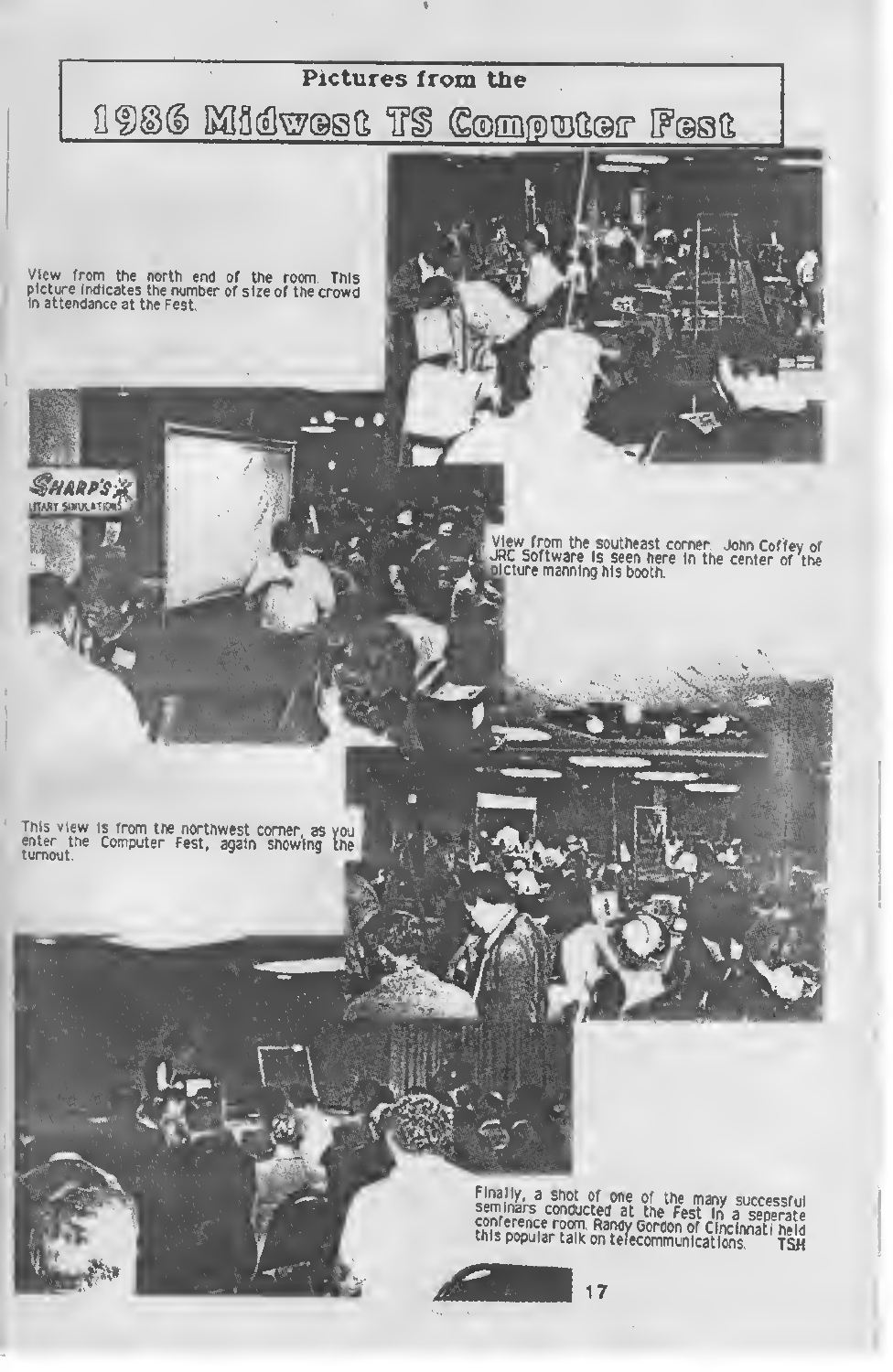### Switchable Spectrum ROM Project for the TS 2068 by Gary Lessenberry

[Ed. note: We at TS'Horizons have not yet tried<br>Mr. Lesenberry's modification to verify it. As assume any responsibility for damages that may arise from use or misuse of the following article It certainly seems to oe an elegant solution, but a delicate operation ]

<sup>I</sup> recently purchased some Spectrum ROMs from Zebra Systems with the hope that <sup>I</sup> might be able to make my own "ROM-switch" circuit without having to pay the price of<br>those that are commercially available. When I<br>examined the TS-2068's ROM circuitry, i<br>realized that this was an easier task than I<br>had originally assumed' All that I needed was realized that this was an easier task than I had originally assumed! All that I needed was a Spectrum ROM, a toggle switch, two feet of insulated wire and two IOK ohm resistors

To start the project, you first remove the top from your computer by removing the screws on the bottom of the case when you look inside, it will appear as in figure A You now remove the Timex ROM (U16) To remove it,<br>gently pry it with a small screwdriver or knife inserted between the socket and the Kun

With your Timex ROM removed, you place your Spectrum ROM directly over your Timex ROM with the notches in the same direction There should only be a thin space between the two<br>ROMs and all of their leads should be touching.<br>Do not have a lot of space between tnese ROMs because clearance is critical when you re- assemble your computer! You will now very gently, bend pin 20 on both ROMs outward until they are perpendicular to the other pins

resistor will be soldered to pin 28 (\*5700). The other end of the two wires that you have coming from pin 20 of the two ROMs will be soldered to the toggle switch. switch has three pins on it. Two of these pins are labled "ON". Solder one wire on each of<br>these two pins, Another wire will be soldered on the middle pin of the toggle switch with the other end of that wire going to the circuit board and soldered to Wl

You may now solder all of the pins except pin 20 Be careful when soldering, allow about 30 seconds between the soldering of each pin so that you won't overheat and damage your ROMs. To pin 20, of each ROM, you will solder <sup>a</sup> piece of wire and one end of <sup>a</sup> 10K ohm resistor The other end of each <sup>I</sup> OK ohm ٠.

At this point, you, may reinstall your ROM in Its socket A hoie must oe drilled in the rear of your case for the mounting of your toggle switch Once your toggle switch is installed, you may replace the top of your computer. Be careful when reinstalling the top of the computer to ensure that you have proper clearance and that nothing is being forced!

Once your computer is reassembled, you may test it out You can tell which ROM is selected by the screen display after<br>initialization. When in Spectrum mode you When in Spectrum mode, you will get the Sinclair copyright When in 2068 mode, you will get both tne Timex and the Sinclair copyrights TSH







#### SPECTRUM ROM PIGGYBACKED TO A TIMEX ROM

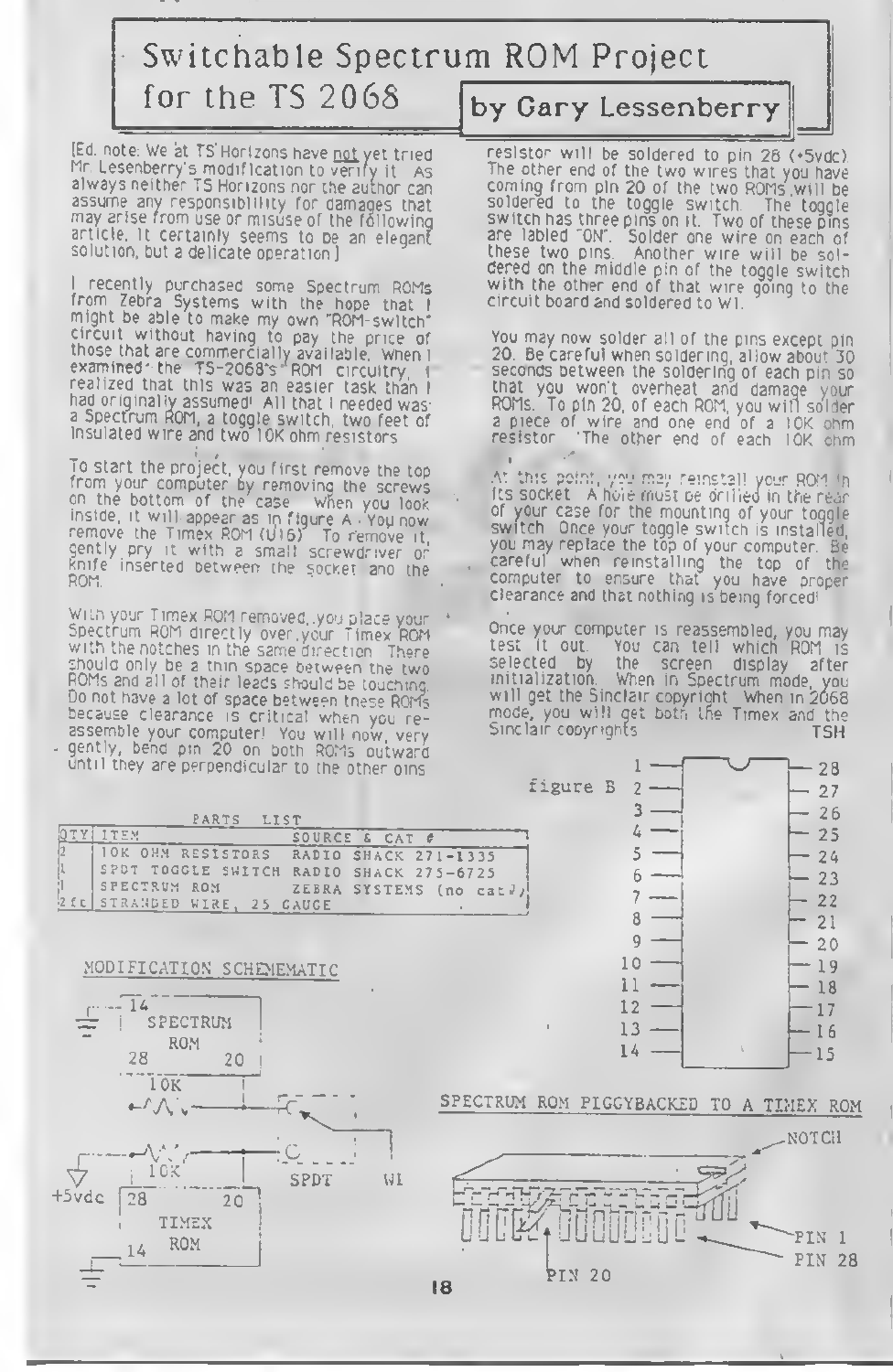



PACKAGE DEAL= QL COMPUTER & ABOVE MONITOR & PRINTER w/cabies \$799.00

TO SAVE YOU EVEN MORE \$\$\$\$ - WE OFFER YOU AN ADDITIONAL ION OFF ON SOFTWARE WHEN YOU ORDER TWO OR NORE TITLES - - - WRITE FOR OUR FREE CATALOG

NERE ARE JUST A FEW OF THE NEW TITLES WE'RE OFFERING :

GL NYPERORIVE \$19.95<br>CITADELL \$19.95 SPOOK \$19.95 BJ IN JD LAND \$19.95<br>QL NOME FINANCE \$24.95 QL GAROENER \$24.95 PROJECT PLANNER<br>SUPERCNARGE BASIC COMPILER \$79.95 TOOLKIT II \$54.95 COSM  $$40.95$ COSNOS \$ 24.95

VI SA/MASTERCARO ACCEPTEO VISA/MASTERCARO ACCEPTEO SMIPPING & NANOLING CONT. USA \$3.00 (TOTAL ORDER)<br>SPECIAL - S&N FOR NONITORS & PRIMTERS #7.50 ITOTAL ORDERI CONT. USA



**KNIGHTED COMPUTERS** 707 Highland St Fulton, NY 13065

 $(315)$  593-8219  $\overline{19}$ 

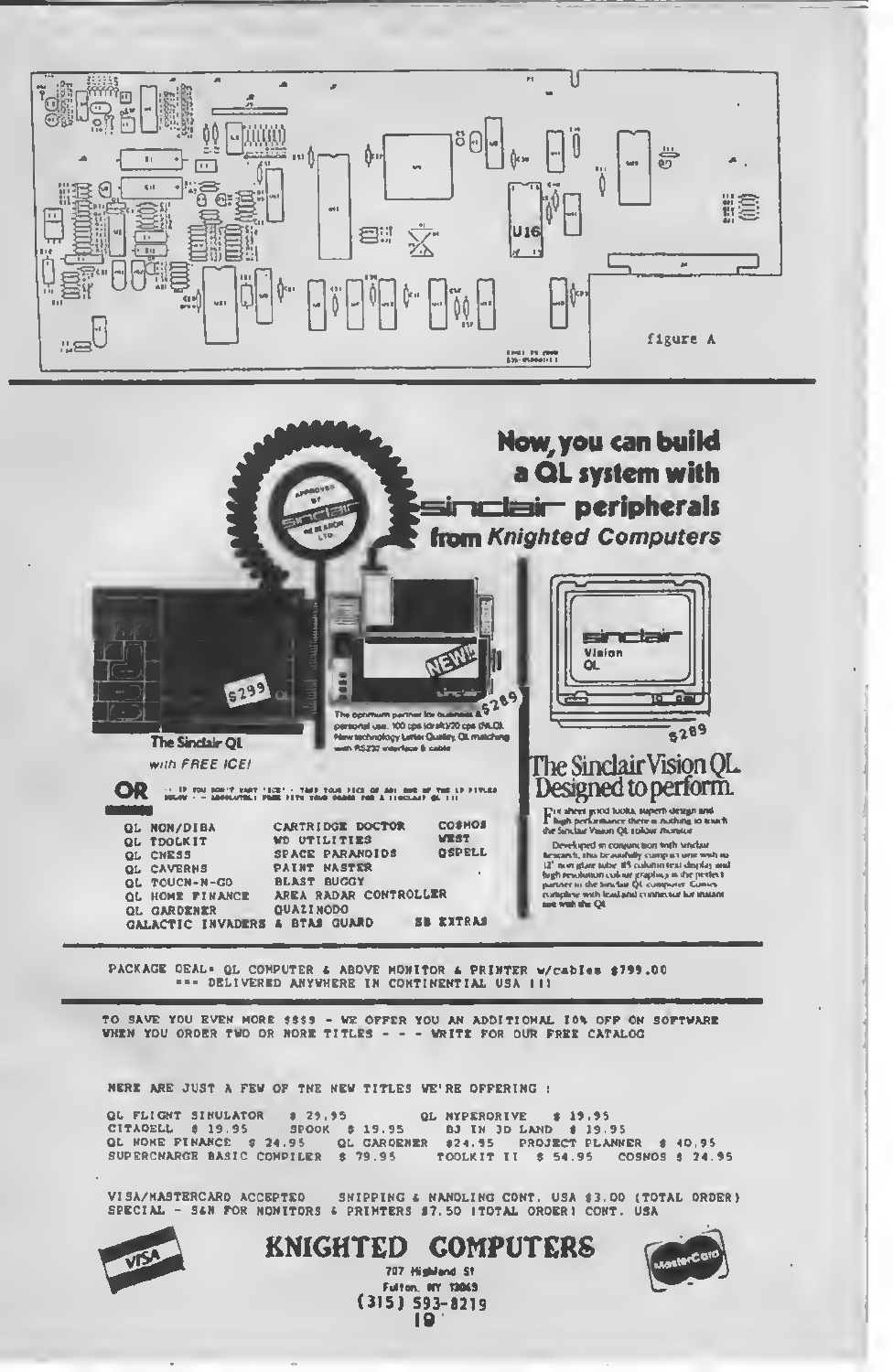BANK  $\Leftrightarrow$  SWITCHING... The TIMEX/Sinclair 2068 Computer



What is bank switching?

The TS 2068 contains <sup>a</sup> thin black rectangular chip that Is the 'boss' - the Central Processing Unit (CPU). It is of the popular variety  $280\text{\AA}$ which has <sup>a</sup> long history of success, it runs Unit (CPU) it is of the popular variety ZBOA which has a long history or success. It runs<br>Just about everything but it takes orders from you.

The boss has a filing system in which there<br>are 65,536 places to put things - every one at are 65,536 places to put things - every one at<br>his "fingertips". Each place has an addres from <sup>0</sup> to 65,535. To help out all these places are "chunked" into eight file rooms. The rooms are called CHUNK 0 through-CHUNK 7. Each contains 8192 palces.

CHUNKS 0 and <sup>1</sup> normally contain information you can't change. That is read-only-memory (ROM for short). What is normally in those two rooms is the HOME ROM. The other rooms are normally full of working files that can be changed, the HOME RAM (random-accesschanged<br>memory).

Business goes merrily on until you tell the boss to prepare a report on tape, which requires the services of EXROM.

"Where's EXROM?" shouts the boss

"Across town, boss."

"Well, get it!"

"Yes, boss - er - where will <sup>I</sup> put him?"

"Hmmm - Kick HOME ROM out of CHUNK <sup>0</sup> and put EXROM there."

"OK boss - suppose we.need HOME ROM again?" Then we'll get it back the same way, stupid."

The job of taping the company report is completed and HOME ROM is moved back into

Now that Is what is called bank-switching. Is it so hard to understand? You have a limited number of CHUNKS, but you can chanqe what is 3 in them.

The EXROM is one example. The DOCK where you put plug-in cartridges is another All others are called expansion bank units (EXBUs).

You might think that anything connected to the computer is an EXBU. However, many things are just connected to the phone lines, so-tospeak...the input/output (I/O). A buss expansion by William J. Pedersen

unit, <sup>a</sup> BEU, is not always an EXBU. Confused? To be an EXBU it must be able to move into a chunk. The 2040 printer can't even though it is<br>a BEU. EXBUs require a special chip (or its equivalent) to communicate with the bank

Remember that stupid helper? He was the one who did the actual bank switching. If he was told to switch out the chunk he works in, how would the boss ever get him back?

There are five choices:

a. Don't kick him out in the first place.

- b. Make sure the EXBU has his replacement.
- c. Use the telephone. (I/O)
- d. Talk to ROM.
- e. 'Double talk' to memory.

Options a. and b. are bad; one mistake and all is lost. Option d. is bad bcause the chunk could have been RAM switched in.

That leaves options c. and e. The 2068 uses easy to understand using the I/O to contact the bank switching controller (BSC). It is not so easy to understand 'double talk', so we'll explain that later.

This scenario might not have been needed by many of you, but <sup>a</sup> fresh viewpoint often causes a handslap to the forehead. From here on we get very technical. Be forewarned.

Now that you know what bank switching is, and<br>some of its problems - let's review the I/O facilities of the 2068. "Review" is not really the right word because much of what is presented here is not in any better known book for the 2068.

To begin with, two I/O instructions will be explained - CLOSE and OPEN. The simpler of the two is CLOSE. In the process It will be necessary to explain other instructions as they are met. In this way, an orderly presentation is possible Random wanderings are avoided.

Figure <sup>I</sup> shows <sup>a</sup> flow chart for the operation CLOSE It has two main branches, one for HOME use, the other for EXBUs.

It should be mentioned here that TIMEX produced 2068s with the EXBU branch disabled because they had not yet marketed (nor did they ever market) EXBU devices. Through judicious use of error trapping, this branch can be healed. Lesser treatments permit adding the Mikrodrive, but why settle for less than complete capability?

This also resulted in unresolved "bugs" in the bank switching code which would have been fixed if tested with EXBUs. Many are as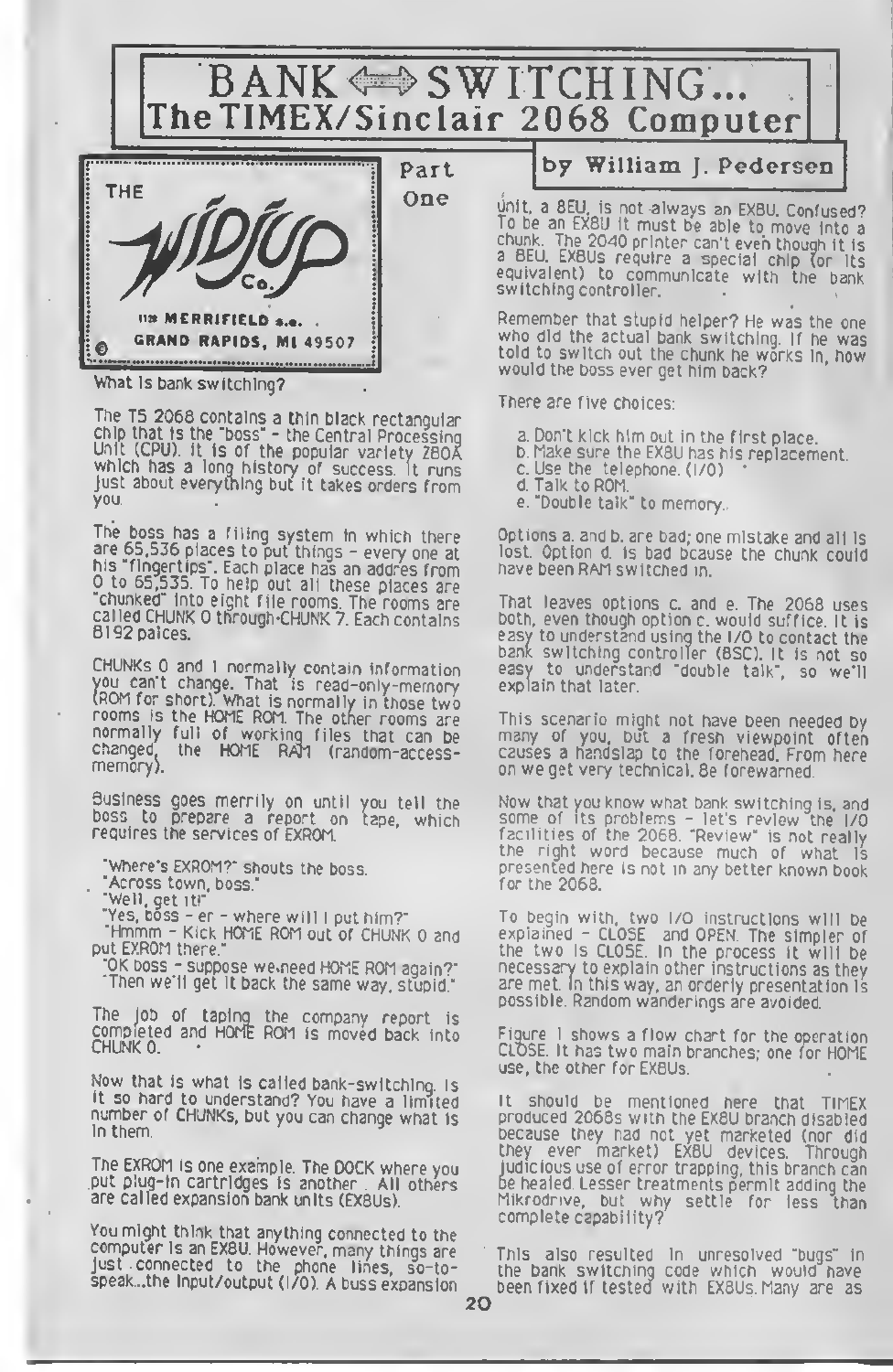simple as a typographical error at 6610h in CALL-BANK, for which the cure Is easy. The one at 0F48h In PASSIN Is harder. Ideally the ROM should be replaced, but let's be practical.

The syntax of the CLOSE statement is: CLOSE \* [streamname]

(streamname] Is a numeric variable or a constant which has a rounded integer value from 0 through 15.

A mnemonic Is preferred because It makes more sense and can be reassigned without rewriting program subroutines. The Integer value will be called STRM\* hereafter.

The first block In Figure <sup>1</sup> is CALL OFFSET. OFFSET uses STRM\* to compute an Index Into <sup>a</sup> table of offsets called SiRMS. It gets two bytes In Z80 reg BC and returns with reg HL pointing there.

The 38 byte STRMS table is Ideated In the system variables area @ 23568. Initially the table contains:

|                            |                   | BYTES       |   | NORMAL                            | USE                       |
|----------------------------|-------------------|-------------|---|-----------------------------------|---------------------------|
|                            | <b>STRM® ADDR</b> | $(C)$ $(B)$ |   | (INPUT) (OUTPUT)                  |                           |
| -3                         | 23568             |             | ٥ | KEY80ARO                          | Lower Screen              |
| $-2$                       | 23570             | б           | 0 | (ERROR)                           | <b>MAIN SCREEN</b>        |
| $-1$                       | 23572             | 11          | ٥ | (ERROR)                           | <b>RAM WRITE</b>          |
| ٥                          | 23574             |             | ٥ | (KEYBOARO)                        | LOWER SCREEN              |
| 1                          | 23576             |             | ٥ |                                   | INPUT COMMANOLOWER SCREEN |
| 2                          | 23578             | 6           | ٥ | (ERROR)                           | PRINT/LIST                |
| 3                          | 23580             | 16          | ٥ | (ERROR)                           | <b>LPRINT/LLIST</b>       |
| 4                          | 23582             | ٥           | ٥ | (User difined, initially closed.) |                           |
| $\ddot{\phantom{a}}$<br>15 | 23604             |             |   |                                   |                           |

STRM\*s -3, -2, and -1 are "htdden-from access by BASIC. All the others can be changed to suit your own purposes. The reason for hiding them is to Insure the computer is not denied access to the keyboard, space for reports, or space for autolisting.

The normal use Is not sacred, but you should rarely need to use more than the 12 available assignable streams from 4 to 15.

Channels are real data paths between one computer section and another. They might be temporary, permanent, near, or far - but they are real.

Streams are arbitrary labels applied to<br>channels as a convenience. They are not real + any more than the printed word Is the real sound as spoken. They are, however, very convenient.

Now comes an Interesting piece of Information. The true offset Is tne lower -15 bits of  $\mathop{\sf reg}\nolimits_{{\mathsf E}}$ BC. Bit 7 of  $\mathop{\sf reg}\nolimits_{{\mathsf B}}$  is a flag which indicates. an EXBU Is Involved, when set.

For EXBU streams, the offset Is an Index Into the system configuration table (SYSCON).

For HOME streams, the offset minus one Is used as an Index Into the CHANS table:

| CHANS TABLE (INITIALLY) |                |                     |       |                     |  |  |
|-------------------------|----------------|---------------------|-------|---------------------|--|--|
| CHAN <sup>®</sup>       | <b>ADDRESS</b> | <b>SUBADDR</b>      | YALUE | <b>FUNCTION</b>     |  |  |
|                         | 26688          | 26688               | 1280  | SENOTY (OUTPUT)     |  |  |
|                         |                | 26690               | 3086  | (INPUT)<br>INLK.    |  |  |
|                         |                | 26692               | "K"   | <b>OEVICE SPEC.</b> |  |  |
| $\overline{2}$          | 26693          | 26693               | 1280  | SENOTY (OUTPUT)     |  |  |
|                         |                | 26695               | 4543  | <b>ERROR</b>        |  |  |
|                         |                | 26697               | "S"   | OEYICE SPEC.        |  |  |
| 3                       | 26698          | 26698               | 2791  | INSA (OUTPUT)       |  |  |
|                         |                | 26700               | 4543  | ERROR               |  |  |
|                         |                | 26702               | "R"   | DEVICE SPEC.        |  |  |
| 4                       | 26703          | 26703               | 1280  | SENOTY (OUTPUT)     |  |  |
|                         |                | 2670\$              | 4543  | ERROR               |  |  |
|                         |                | 26707               | "P"   | OEYICE SPEC.        |  |  |
| ETB                     | 26708          | 26708               | 80h   | End-of-table marker |  |  |
|                         |                | 26709               | OOh   | Bogey byte          |  |  |
|                         | 26710          | Start of BASIC area |       |                     |  |  |

Notice that channels 2 and 4 differ only in the device spec. Even though SENDTV is listed for 3 of the 4 channels, its operation depends on flags

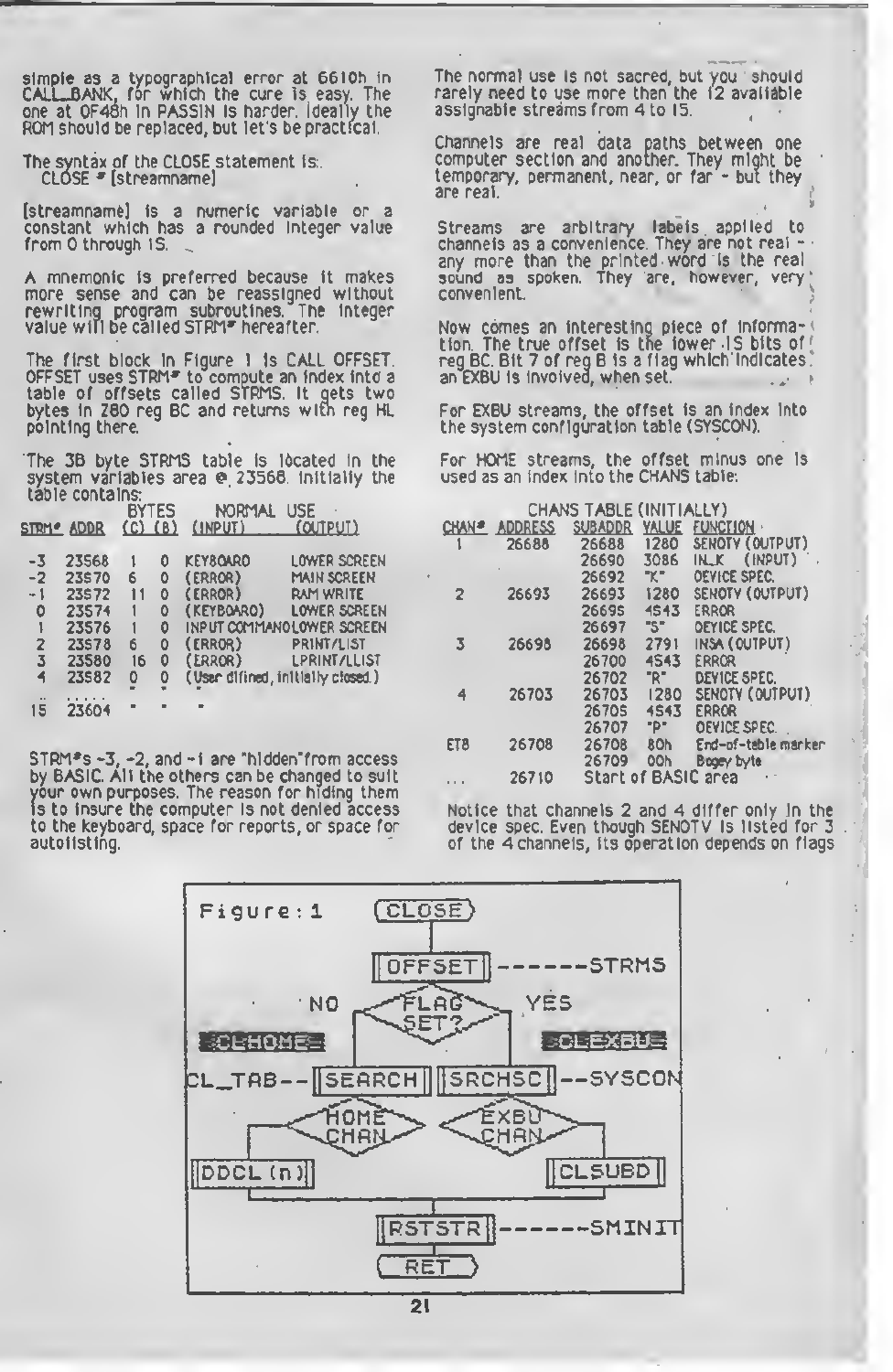defined by the device specifications.

One of the required functions of CLOSE Is to reset any device dependent flags which could interfere with subsequent operation. An example of this Is a table used to map the Interrupt daisy chain for open devices.

That is why the CLOSE routine must look up the<br>offset, read the device specifications, and offset, read the device specifications, execute any device dependent closing routines needed. Having done that It Is time to rewrite the STRMS offset bytes.

The RSTSTR routine write 0's for STRM\* 4 through 15. Otherwise It looks up the default values In the SMINIT table. This Is the same table which was used to initialize STRMS.

Whew! The job is done.

•NOT SO FAST THERE, BUSTERr comes a cry from the 2068 as Its screen goes crazy.

A problem exists, it seems like one of those mistakes that can ruin the end of an otherwise perfect day, but let's keep cool.

It's like this. After taking great pains to make sure that CLOSE can execute device dependent close routines if needed, the Cl\_TAB table Is unable to point to any but one • 5133 that does nothing at all - ano then only if the device spec is K, S, or P. Attempting to CLOSE a different device results in cnaos.

it is pointless to continue until this fine kettle of fish is dealt with. This one Is a 'stinker". ON ERR GO TO doesn't work because no error is detected!

SEARCH is called with the address of CL.TAB in reg HL and the device spec cahracter in reg C. It looks at the first byte in the table, if it is 0, it signifies the end of the table. It can never be the<br>first byte. If it matches the character in C. it first byte. If it matches the character in C, returns with HL pointing to the folow ingbyte and condition code CY set. If it doesn't match, it skips a byte and starts over agian. Eventually it finds the end-of-table 0, providing a match has not been found first, it returns with HL pointing at the 0 and with condition code Z. but CL.TAB has no 01

What happens when the device character is not found, is that the SEARCH routine keeps going; overrunning CL\_TAB into OFFSET in search of a<br>match or a 0. it sees an 'B' © 5143, an 'O' © S1S3, and finally a "O" @ S1SS. If our new device character is not '8', or 'O', SEARCH will return with HL-5155 and condition <sup>Z</sup> set.

flSSEMBLEP LISTING

| 4970<br>ふつつえ<br>4 오구줄<br>4973<br>4974<br>4975<br>4976<br>4978 | SEARCH        | п | INC<br>LD<br>(11.1)<br>a<br>AND.<br>良底车<br>СP<br>c<br>INC<br>HL<br>$NZ - 6$<br>JP |
|---------------------------------------------------------------|---------------|---|-----------------------------------------------------------------------------------|
| 4979<br>연연중간<br>5026<br>きの27<br>5028                          | CLOSE         |   | SCF<br>RE.<br>に良に<br>OFFSET<br>ШÐ<br>直<br>- 6<br>◎良<br>c<br>RET                   |
| 연준순송<br><b>BO32</b><br>EOCE<br>5036<br>医吸虫管                   | <b>RSTSTR</b> |   | CAL<br>CLCHAN<br>LD<br>5C, 0<br>L.D<br>DЕ<br>41964<br>医米<br>DE, HL<br>DE<br>Hu s  |

CLHOME falls to test the results of the search. It adds HI and the byte pointed to by HL. Then it lumps to that location. In case of K, S, and P, that location is 5133. No problem. The jump to 5155 is wild! It is in the middle of OFFSET, and also In the middle of an instruction.

Although the Instructions are all wrong, nothing really damaging happens until the RET Instruction Is round •5161.

The intended return path  $\bullet$  S133 POPs HL before RETurnlng. The wild branch doesn't. As a result It returns' to the address In HL (left on the stack), which points to the STRMS offset bytes. There is no machine code there, just offsets...EUREKA! Bright flashing lights! Suppose we sacrifice two 5TRM\*'s so we can put In a real Jump Instruction to the emergency ward? Might work!

To save a long explanation. It does not work, with the limitations that STRM\*s II and 12 are sacrificed and 13 to 15 used for EXBU.

POKE 23596,0

POKE 23597,195

POKE 23598,Least significant byte of patch routine address.

POKE 23599, Most significant byte of same.

Of course, we have traded one problem for another, but Isn't it worth It? There are other other patches needed to complete the fix, but we will wait until we meet them.

We were discussing CLOSE. Though HOME operations have been covered in detail, the EXBU branch has only been touched.

In the next Installment, OPEN and the EXBU branches will come under scrutiny. We will also reveal the SECRET of why address lines AI3 through A1S are the only ones buffered.

STAY TUNED TO THIS HORIZON! TSH

|               |                     |                     | CL_TRE WIth overrun                               |                   |                    |              |                                       |  |
|---------------|---------------------|---------------------|---------------------------------------------------|-------------------|--------------------|--------------|---------------------------------------|--|
|               |                     | <b>6127</b><br>6129 | $\frac{75}{63}$<br>$e\ddot{o}$                    | $\frac{115}{115}$ |                    | $\mathbf{r}$ | ちごし                                   |  |
|               |                     |                     |                                                   |                   |                    |              | DDCL1 "Do nothing routine"            |  |
|               |                     | 6133                | 225                                               |                   |                    |              | 201                                   |  |
|               |                     | OFFEET              |                                                   |                   |                    |              |                                       |  |
| <b>LESSES</b> | 13<br>$\frac{1}{4}$ | 145                 | <b>B A GREATHAND</b><br>Barbada ea<br>B A GREATHA | Ⅱ 合Ⅱ              |                    |              | 30<br><b>もの</b><br>Da a an<br>Dannasa |  |
|               |                     | E14516              |                                                   | " 0"              | $"end-of-tebte T"$ |              |                                       |  |
|               |                     |                     | kip offset byte<br>et byte                        |                   |                    |              | $\blacksquare$                        |  |

IStip offset byte<br>ISet byte (Sind tion code<br>I Hetch, to offset<br>I Hetch, to offset<br>I No Metch, try next<br>I Mere if foundxset CY<br>I Pound if foundxset CY<br>I Pound Returns HL->offset,BC **Seturn if elreedy closed** IRESTORE STRMS entry as closed

 $\mathfrak{t}$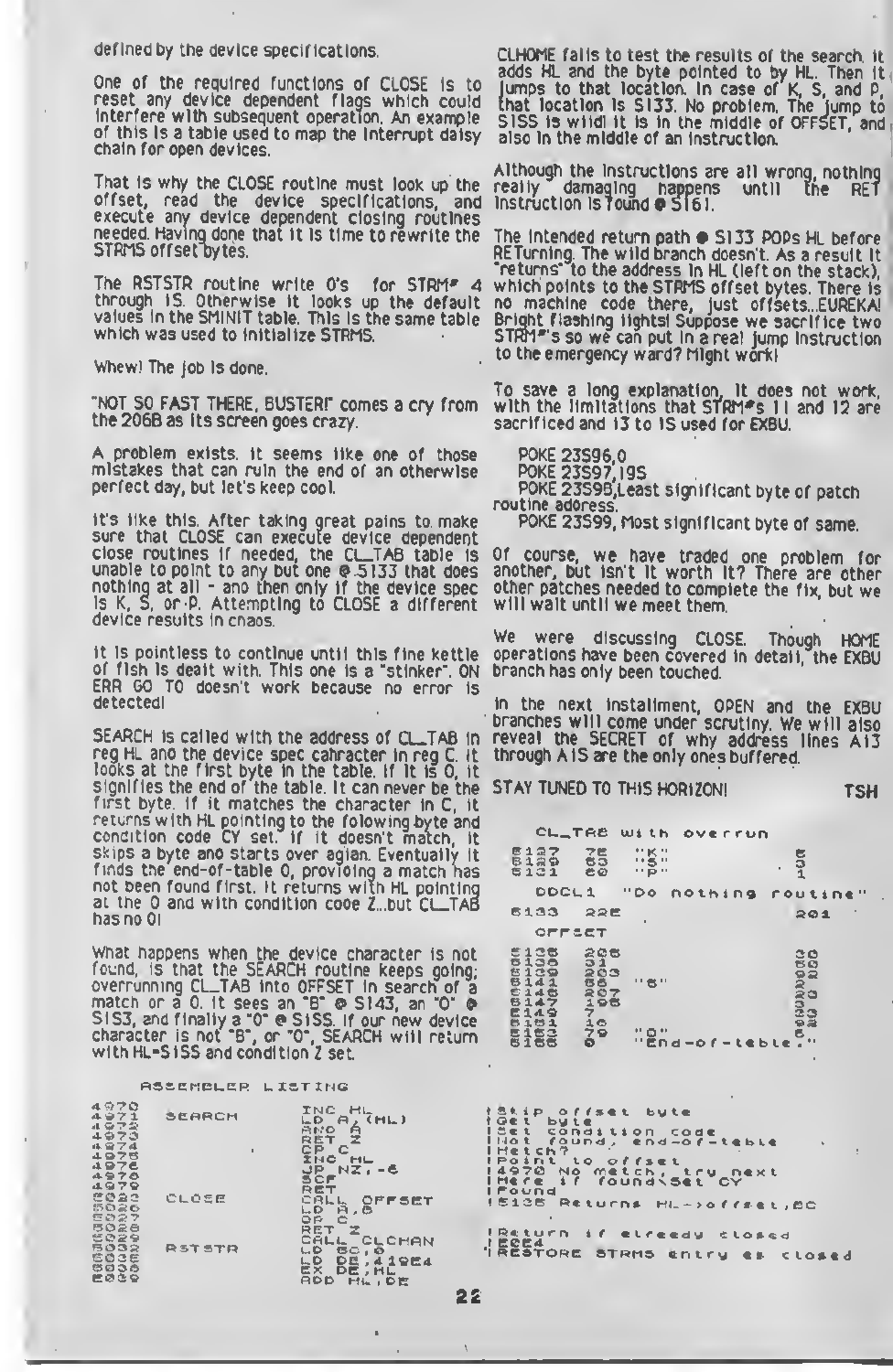|                |                                                                 | 504559<br><b>AP</b><br>D'HL BC -                                                                                                                                                                                                                                                                                                                                                                                                                                                                                                                | 049                                                                                                                                                                                                                                                                                                                 |
|----------------|-----------------------------------------------------------------|-------------------------------------------------------------------------------------------------------------------------------------------------------------------------------------------------------------------------------------------------------------------------------------------------------------------------------------------------------------------------------------------------------------------------------------------------------------------------------------------------------------------------------------------------|---------------------------------------------------------------------------------------------------------------------------------------------------------------------------------------------------------------------------------------------------------------------------------------------------------------------|
|                |                                                                 | 7.035<br>LSML, 207<br>七口<br><b>INC.</b><br><b>HEHL</b>                                                                                                                                                                                                                                                                                                                                                                                                                                                                                          |                                                                                                                                                                                                                                                                                                                     |
|                | . e7 t                                                          | EX DÉMILIT<br>LD (HL) / C<br>TRENHE / PENN                                                                                                                                                                                                                                                                                                                                                                                                                                                                                                      |                                                                                                                                                                                                                                                                                                                     |
| э              |                                                                 | of the<br>$\triangleright$<br>$(HL)$ , $E$                                                                                                                                                                                                                                                                                                                                                                                                                                                                                                      |                                                                                                                                                                                                                                                                                                                     |
| ΞA             | Crokek<br>$\mathcal{B}_{\mathbf{q}}$<br>are in <b>b</b><br>セクリー |                                                                                                                                                                                                                                                                                                                                                                                                                                                                                                                                                 | Ge.<br>l E g<br>$\pmb{i}$ d<br>工业<br>えいア ふらえて<br>in all                                                                                                                                                                                                                                                             |
|                | <b>CLHOHE</b>                                                   | PER THE CONSTRUCTION OF PERSONAL PROPERTY AND STRUCTURE OF PERSONAL PROPERTY AND ALLOW AND RESPONSE OF PERSONAL PROPERTY AND ALLOW AND RESPONSE OF PERSONAL PROPERTY AND ALLOW AND CONSIDERTY AND CONSIDERTY AND CONSIDERTY AN                                                                                                                                                                                                                                                                                                                  | 5050<br>$i.f.$ $j.e.$ $k.$<br>SOSO CLEXSU if set<br>23531 Here if HOME channel<br><b>ICompute</b> ' terget chen CHR\$<br>eddr                                                                                                                                                                                       |
|                |                                                                 | $\label{eq:1} \mathcal{M} \rightarrow \mathcal{N} \stackrel{\text{def}}{=} \mathcal{N} \stackrel{\text{def}}{=} \mathcal{N} \stackrel{\text{def}}{=} \mathcal{N} \stackrel{\text{def}}{=} \mathcal{N} \stackrel{\text{def}}{=} \mathcal{N} \stackrel{\text{def}}{=} \mathcal{N} \stackrel{\text{def}}{=} \mathcal{N} \stackrel{\text{def}}{=} \mathcal{N} \stackrel{\text{def}}{=} \mathcal{N} \stackrel{\text{def}}{=} \mathcal{N} \stackrel{\text{def}}{=} \mathcal{N} \stackrel{\text{def}}{=} \mathcal{N} \stackrel{\text{def$<br>INC<br>HE | 已行                                                                                                                                                                                                                                                                                                                  |
|                |                                                                 | ING HALLACTIC                                                                                                                                                                                                                                                                                                                                                                                                                                                                                                                                   | 信をえ<br><b>device</b><br>f E am                                                                                                                                                                                                                                                                                      |
|                |                                                                 | <b>CBH</b><br>L SERROH V                                                                                                                                                                                                                                                                                                                                                                                                                                                                                                                        | $\cdots$<br>14971<br><b>IGEtrpointer (offset</b>                                                                                                                                                                                                                                                                    |
| 9              |                                                                 | $\begin{bmatrix} \nabla \cdot \mathbf{R} \\ \mathbf{R} \\ \mathbf{R} \\ \mathbf{R} \\ \mathbf{R}\n\end{bmatrix}$<br>[11년 31 <b>5</b> )<br>[11년 ]<br><sub>[11문</sub> 화 (                                                                                                                                                                                                                                                                                                                                                                         | <b>NS155 IF NOT</b><br>-5133 X.C<br>'faund,                                                                                                                                                                                                                                                                         |
|                |                                                                 | <b><i>IISUB</i></b><br>LB RLP<br>5.A.F<br>(SYSCON)                                                                                                                                                                                                                                                                                                                                                                                                                                                                                              | Device dependent close routine<br>23740                                                                                                                                                                                                                                                                             |
|                |                                                                 | RDD<br>$\cdot$ , BC<br>۰<br>$\frac{p}{q}$ .<br>(H L)                                                                                                                                                                                                                                                                                                                                                                                                                                                                                            | <b>Compute</b><br>eddr of<br>SYSCON Group<br>  Get<br><b>Stetus</b><br>bute                                                                                                                                                                                                                                         |
|                | $\omega \leq \omega$ ).<br>$\sim$                               | 15 Q.P. H<br>風呂下<br>CP.                                                                                                                                                                                                                                                                                                                                                                                                                                                                                                                         | iReturn if.,alreedy closed.                                                                                                                                                                                                                                                                                         |
|                |                                                                 | RET<br>之<br>INC<br>IR<br>INc<br>$B_+$ (HL)                                                                                                                                                                                                                                                                                                                                                                                                                                                                                                      | SYSCON end - of - table<br><u>i Return</u><br>$1$ Get<br><b>BANK#</b>                                                                                                                                                                                                                                               |
|                |                                                                 | 肥<br>INC<br>INC                                                                                                                                                                                                                                                                                                                                                                                                                                                                                                                                 |                                                                                                                                                                                                                                                                                                                     |
|                |                                                                 | INC.<br>ER –                                                                                                                                                                                                                                                                                                                                                                                                                                                                                                                                    |                                                                                                                                                                                                                                                                                                                     |
| øэ             |                                                                 | D<br>LD<br>LD                                                                                                                                                                                                                                                                                                                                                                                                                                                                                                                                   | CLSUBD<br>target<br>eddr                                                                                                                                                                                                                                                                                            |
| 05<br>ØB<br>Ø9 |                                                                 | EB<br><b>Iddi</b><br>193<br>STRHNH)<br>LD<br>$L_{D}$                                                                                                                                                                                                                                                                                                                                                                                                                                                                                            | 123755 - GE t<br>target<br>5TRH#                                                                                                                                                                                                                                                                                    |
|                |                                                                 | <b>PUSH</b><br>BE                                                                                                                                                                                                                                                                                                                                                                                                                                                                                                                               | Peremeter=Terget STRM#<br>Terget routine eddr                                                                                                                                                                                                                                                                       |
|                |                                                                 | <b>SRadives.</b>                                                                                                                                                                                                                                                                                                                                                                                                                                                                                                                                | ISRNK#, MEMSEL (exxxxx100)<br>∣Peram¢ter<br>bytes<br><b>P 4 5 5 4 d</b>                                                                                                                                                                                                                                             |
|                |                                                                 | PUSH BC <sup>N</sup> PHOTOS                                                                                                                                                                                                                                                                                                                                                                                                                                                                                                                     | ( Parameter bytes<br>returned<br><b>CLOSE</b><br><b>routine</b>                                                                                                                                                                                                                                                     |
|                |                                                                 | POP<br><b>HL</b><br>stetus                                                                                                                                                                                                                                                                                                                                                                                                                                                                                                                      | I to RSTSTR                                                                                                                                                                                                                                                                                                         |
| 分              | SYSCON table.<br>CL_TAB                                         | byte                                                                                                                                                                                                                                                                                                                                                                                                                                                                                                                                            | <b>三月九日</b><br>tơ Øir<br>主义<br>OPEN.                                                                                                                                                                                                                                                                                |
| 31             |                                                                 | Øh                                                                                                                                                                                                                                                                                                                                                                                                                                                                                                                                              | $S$ .                                                                                                                                                                                                                                                                                                               |
|                | DDCL 1                                                          | OP<br>ヒザ                                                                                                                                                                                                                                                                                                                                                                                                                                                                                                                                        | channel                                                                                                                                                                                                                                                                                                             |
|                | OPPSET                                                          | Т×.<br>(STRHNH), R<br>Þ<br>Ρ                                                                                                                                                                                                                                                                                                                                                                                                                                                                                                                    | ILO BSIT PERMANENT CH<br> 7955 Get STRM# (from<br> 2955 Get STRM# (from<br> 2147<br> 2147<br><b>Calc</b><br>工业工                                                                                                                                                                                                     |
|                |                                                                 | Þ<br>RST<br>17h<br>RPD                                                                                                                                                                                                                                                                                                                                                                                                                                                                                                                          | まちに会身の                                                                                                                                                                                                                                                                                                              |
|                |                                                                 | RLCR<br>Þ<br><b>STRHS</b>                                                                                                                                                                                                                                                                                                                                                                                                                                                                                                                       | IECTOS O:Invelid<br>IRdd S to STRH#<br>IRddtiply R by 2<br>IRDBBB                                                                                                                                                                                                                                                   |
|                |                                                                 | D<br>9,8<br>$B_1$ 0                                                                                                                                                                                                                                                                                                                                                                                                                                                                                                                             |                                                                                                                                                                                                                                                                                                                     |
|                |                                                                 |                                                                                                                                                                                                                                                                                                                                                                                                                                                                                                                                                 | ICompute<br>IGET ISB<br>Addr in STRHS<br>of offset                                                                                                                                                                                                                                                                  |
|                |                                                                 |                                                                                                                                                                                                                                                                                                                                                                                                                                                                                                                                                 | lget msb<br>O(f)<br><b>Offset</b><br>end EXSU fleg<br><b>Returns</b><br>$HL - 20$ f fset, SC<br>J.                                                                                                                                                                                                                  |
|                | OPEN                                                            |                                                                                                                                                                                                                                                                                                                                                                                                                                                                                                                                                 | Bit Implies<br>MEMSEL follows                                                                                                                                                                                                                                                                                       |
|                |                                                                 |                                                                                                                                                                                                                                                                                                                                                                                                                                                                                                                                                 | 2050<br> 10227  ere if not END<br> 10277<br> 1027 <br> 2070<br> 2050<br> 2050                                                                                                                                                                                                                                       |
|                |                                                                 |                                                                                                                                                                                                                                                                                                                                                                                                                                                                                                                                                 | <b>execute</b>                                                                                                                                                                                                                                                                                                      |
|                |                                                                 |                                                                                                                                                                                                                                                                                                                                                                                                                                                                                                                                                 | ICELC: 5, T->T, 5<br> Celc: Return C<br>  5135\Returns<br>contral<br>CPU<br>to                                                                                                                                                                                                                                      |
|                |                                                                 |                                                                                                                                                                                                                                                                                                                                                                                                                                                                                                                                                 | Offset<br><b>BC</b><br>iπ                                                                                                                                                                                                                                                                                           |
|                |                                                                 |                                                                                                                                                                                                                                                                                                                                                                                                                                                                                                                                                 | 15214                                                                                                                                                                                                                                                                                                               |
|                |                                                                 |                                                                                                                                                                                                                                                                                                                                                                                                                                                                                                                                                 | 123631<br>ICompute<br>eddr<br>in.<br>CHRNS                                                                                                                                                                                                                                                                          |
|                | $\sim$                                                          |                                                                                                                                                                                                                                                                                                                                                                                                                                                                                                                                                 | $G$ is $L$<br>ਾ ਰਾ                                                                                                                                                                                                                                                                                                  |
|                |                                                                 |                                                                                                                                                                                                                                                                                                                                                                                                                                                                                                                                                 | $\mathbb{R}^n \times \mathbb{R}^n$<br>$= 14$                                                                                                                                                                                                                                                                        |
|                |                                                                 |                                                                                                                                                                                                                                                                                                                                                                                                                                                                                                                                                 | $\frac{321}{212}$                                                                                                                                                                                                                                                                                                   |
|                |                                                                 |                                                                                                                                                                                                                                                                                                                                                                                                                                                                                                                                                 | $\frac{1}{2}$ $\frac{1}{2}$ $\frac{1}{2}$ $\frac{1}{2}$ $\frac{1}{2}$ $\frac{1}{2}$ $\frac{1}{2}$ $\frac{1}{2}$ $\frac{1}{2}$ $\frac{1}{2}$ $\frac{1}{2}$ $\frac{1}{2}$ $\frac{1}{2}$ $\frac{1}{2}$ $\frac{1}{2}$ $\frac{1}{2}$ $\frac{1}{2}$ $\frac{1}{2}$ $\frac{1}{2}$ $\frac{1}{2}$ $\frac{1}{2}$ $\frac{1}{2}$ |
|                |                                                                 | $\begin{array}{l} {\displaystyle \frac{\text{min}(\text{O}\text{LOCC})\text{min}(\text{O}\text{LOC})\text{min}(\text{O}\text{LOC})\text{min}(\text{O}\text{LOC})\text{min}(\text{O}\text{LOC})\text{min}(\text{O}\text{LOC})}{\text{min}(\text{O}\text{LOC})\text{min}(\text{O}\text{LOC})\text{min}(\text{O}\text{LOC})\text{min}(\text{O}\text{LOC})}{\text{min}(\text{O}\text{LOC})\text{min}(\text{O}\text{LOC})\text{min}(\text{O}\text{LOC})\text{min}(\text{O}\text$                                                                     | <b>ILO BRSIC</b><br>÷                                                                                                                                                                                                                                                                                               |
|                |                                                                 |                                                                                                                                                                                                                                                                                                                                                                                                                                                                                                                                                 |                                                                                                                                                                                                                                                                                                                     |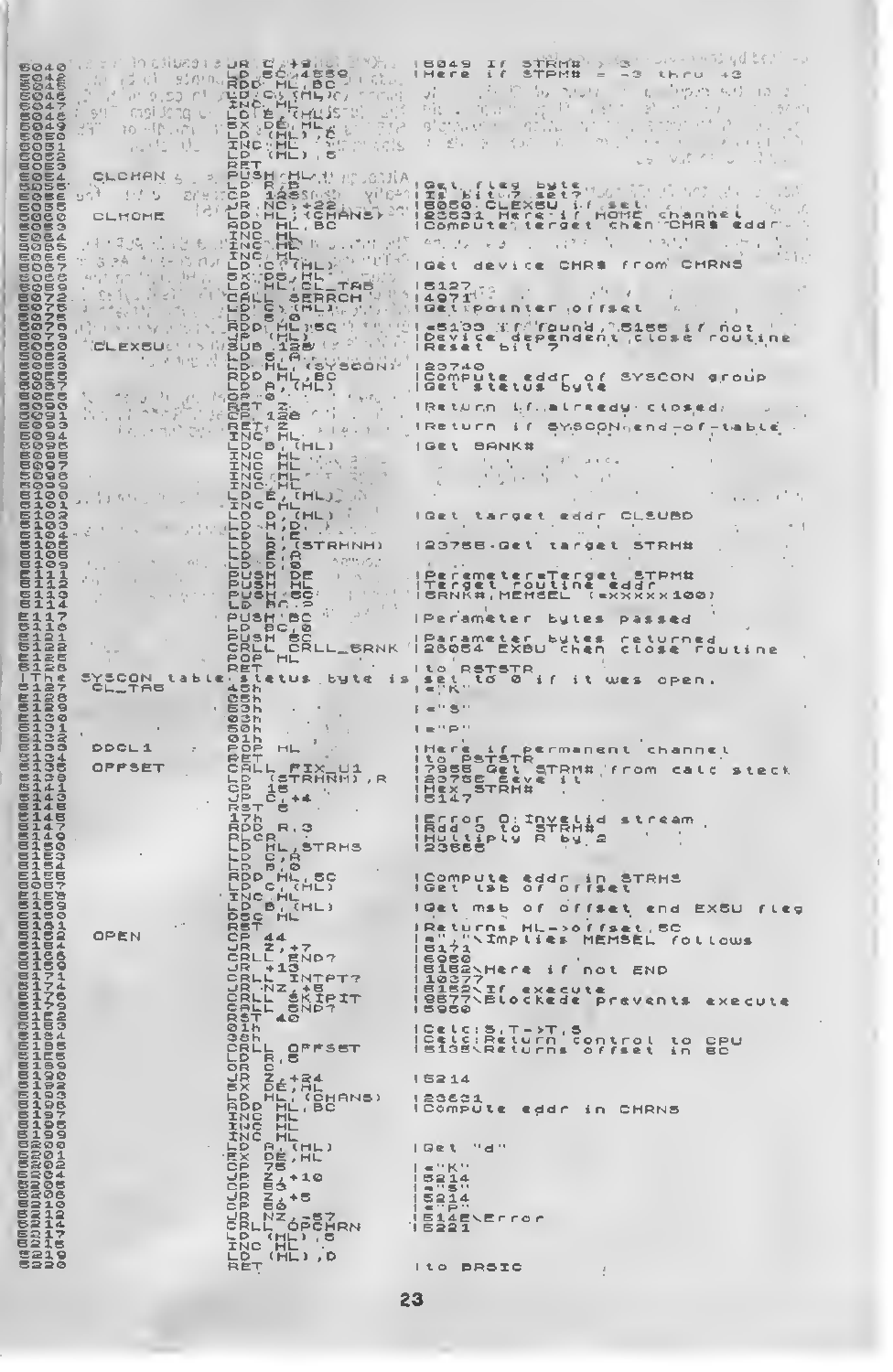

### 2066 & 1000 Pages 24, 25

2066 Only Pages 26, 27

Review HACKER'S HANDBOOK by Bill Ferrebee Mountaineer Software

TITLE: HACKER'S HANDBOOK<br>SUBJECT: Telecommunications SUBJECT: Telecommunications COMPUTERS: ALl(lncludinq\_TS!000 ZX8 <sup>1</sup> and <sup>1</sup> 5 2068) PRICE: \$12.95 AVAILABLE FROM: E. ARTHUR BROWN 3404 Pawnee Dr.

Alexandria MN 56308

There is a revitalized interest in T/S telecommunications recently. Westridge modems and modem boards are available at very<br>moderate prices. MTERM II moderate prices. MTERM II enhancements and new advanced software is available for all T/S computers. An expanded manual for MTERM II has cleared up many questions.

And... for those who dare to go farther.for those who aren't satisfied Just to call a bulletin board or Compuserve...there is the HACKER'S HANDBOOK!

The HACKER'S HANDBOOK is written by Hugo Cornwall (an alias?) of England. In this book, Hugo goes into detail of what goes on in the mind of a true "hacker", one who revels in the ability to break into the most secure computer systems. He starts in very simple terms, and describes the subject in language everyone can understand.

i his book is a very complementary one to "The Inner Circle", written by Bill Landreth of the famous "414s".

Although this book was written in England, it goes into great detail<br>of the American system of of the American system of telecommunications. Filled with appendices, HACKER'S HANDBOOK is one great reference manual to keep beside your modem. <sup>I</sup> couldn't put it down! <sup>I</sup> read it every chance <sup>I</sup> cot until I finished the entire book.<br>And I find myself refering to it<br>whenever I try a new service.

HACKER'S HANDBOOK is <sup>a</sup> definite must for any modem-crazed computerist, since it is not a machine-specific book. Beware .if you buy a copy, and your friends see it, it won't be in your hands for long.

**HACKER'S HANDBOOK** betongs on any computer bookshelf, right beside your<br>computer bookshelf, right beside your<br>all!  $211!$ TSH



# Mind your own business. . on a Sinclair QL!

Announcing INTEGRATED ACCOUNTS, the first serious business accounting package for the Sinclair QL. Designed for the small business person unfamiliar with computers but wanting or needing to computerize his bookkeeping and accounting functions, this package possesses many of the functions and capabilities of software normally found on much larger computer systems. Sales, Purchases, and Nominal Ledgers right through to v Profit and Loss and Balance Sheets. Power and ease of use have been combined to provide a truly superior accounting package for your QL.

Other serious business software also available such as Appointment Manager, Stock Control, QL Home Finance, QL Decision Maker, QL Project Planner, and Mailing List. Call or write for prices and a catalog

English Micro Connection •15 Kilburn Court — Newport, Rl <sup>02840</sup> 401/849-3805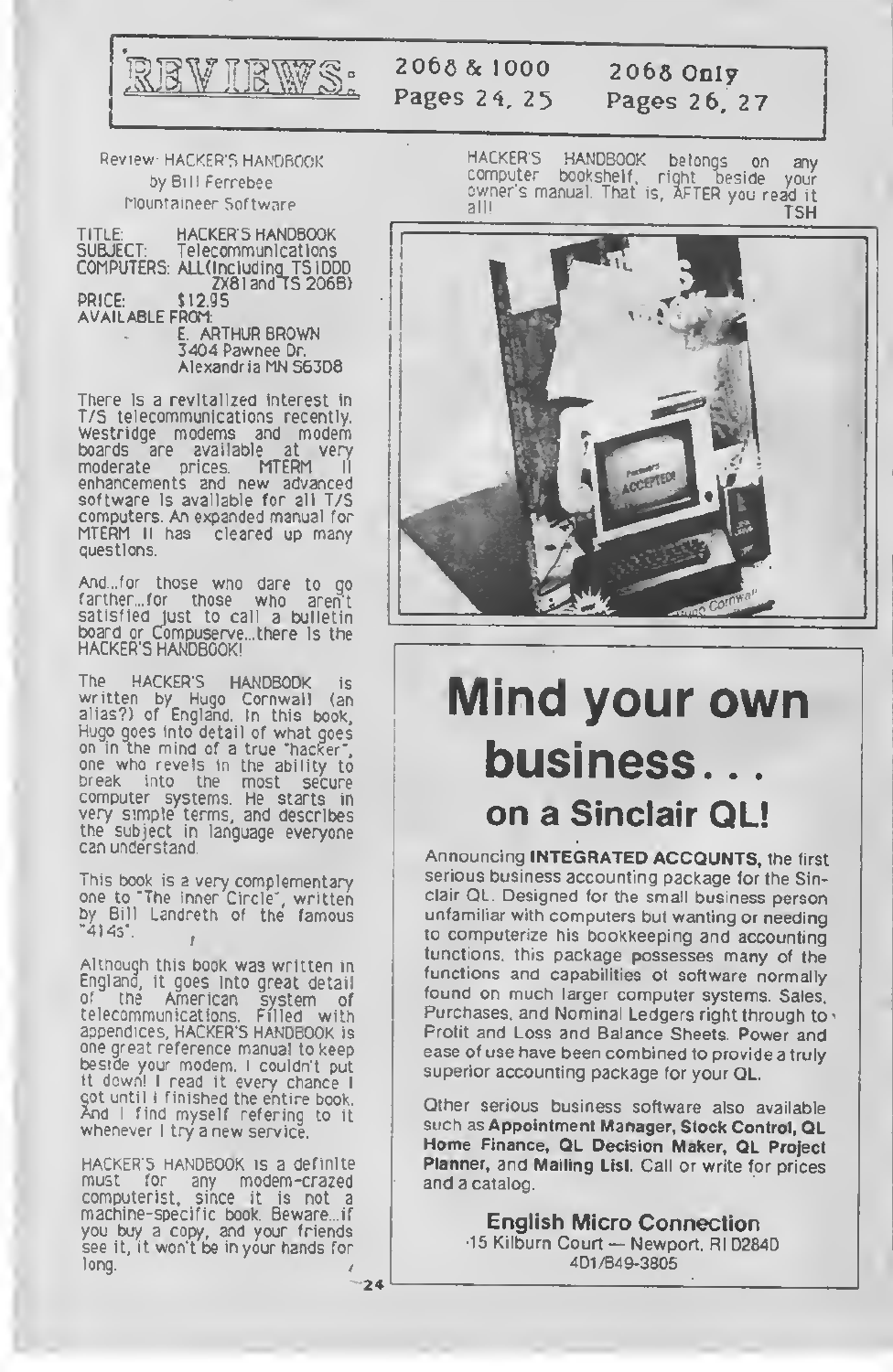#### SOFTWARE REVIEW by Bill Jones

Applicable to: TS-2068, T5-I500. TS-IOOO MEMORY' I6K, 32K, 48K, or 64K TITLE: MAILING LIST OFFERED BY: Heath Computer Services 950 East 52 South Greentown, IN 46936

Heath advertises four versions of the "Mailing List" program; I6K, 48K, and 64K versions for the ZX-81/TS-1000, and a 48K version for the<br>TS-2068.

PRICE: \$9.95 (each)

<sup>I</sup> regularly use both the 48K ZX/T5 and the 48K TS-2068 versions of "Mailing List" with my three systems.

All versions of this software are almost identical in program structure, screen prompts and operation. The difference is shorter STRING DIMENSION of the I6K program and "dressed up" color and sound for the TS-2068.

The "Mailing List" programs for both ZX/T5 and for TS-2068 computers are rated "GOOD to EXCELLENT" for the advertised purposes, and there is a bonus that we will discuss later.

Following are the significant features of this program:

The program is written entirely in BASIC language. It stores from 100 to 425 NAMES, ADDRESSES, and PHONE NUMBERS, Lists alf names; Searches by NAME, by CITY, by ZIP code, or by PHONE number It allows changes to entered data, or deletions of data It allows <sup>a</sup> print out of the complete listing, or <sup>a</sup> single entry, or a fisting of names only. It automatically prints by name and address to the 2040 printer. Use this feature to print, on a single run, mailing labels for up to 425 customers, on a roll of 2040 mailing labels And you can break the program, and adjust spacing of the print blocks to fit the spacing needed to print the labels. It sorts all listed data by Name, by City, or by ZIP CODE It searches and displays data by Name, by City, by ZIP CODE, or by Phone number

All of the above functions are accomplished quickly and efficiently except the SORT function, which is very slow. I do not consider I slow sorting to be a real flaw, because one only needs to sort once after the listing data is entered.

<sup>I</sup> experienced easy loads of the cassettes in three computers. The program comes up running automatically, but is easily broken for user modification (The Bonus). Entry of data is smoothly accomplished, and screen prompts are so efficient that the one page of instructions is hardly needed at all to understand and begin using the software.

A 425 name listing is quite <sup>a</sup> large "computer phone book". Many small towns, and some counties have fewer telephone subscribers The size of your telephone list needs may be different and you may need to modify the program's "STRING DIMENSIONS" to reduce memory requirements. This can easily be accomplished by breaking the program and changing the string dimensions to fit your requirements. <sup>I</sup> wanted to use the program with my TS-1500. <sup>I</sup> tagged on <sup>a</sup> I6K ram, and loaded the tape (a 48K version). It wouldn't run (Insufficient memory). <sup>I</sup> broke the program and reduced the dimensions of the string variables Viola, a 32K version for the TS- <sup>1</sup> 500! Next, <sup>I</sup> revised the program to an "Article Index". Now, <sup>I</sup> have 300 magazine articles indexed by title, author, and publication/date/page. Now, isn't this a good bonus?

"Mailing List" is a good bargain. Support your ZX/TS software industries. We need them, and they need us. We will all hang together or each may be left hanging separately. TSH

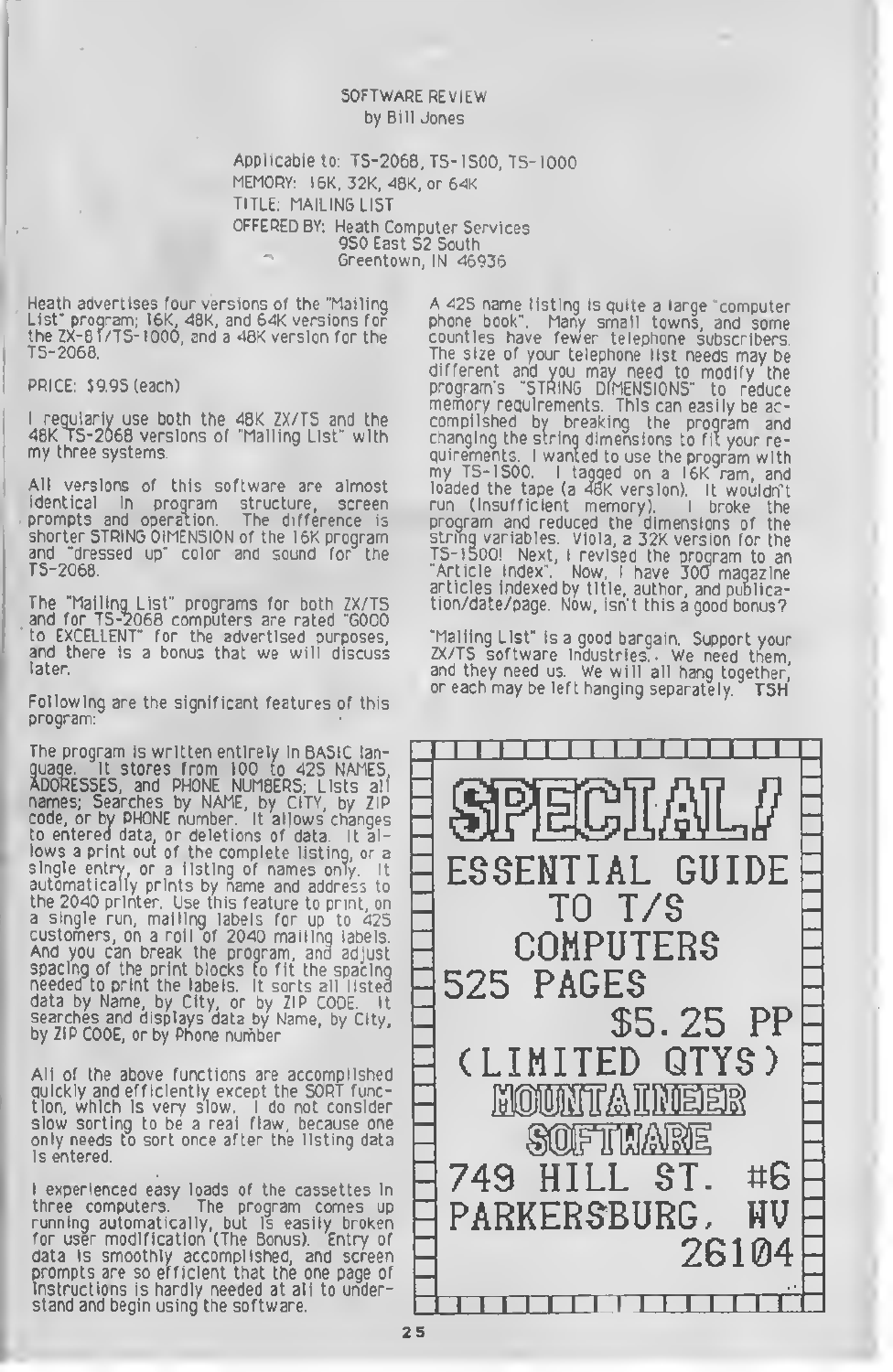.b. Bill the Zebra Designer Series Ferrebee BANNER. GREETING CARD, and 'SIGN DESIGNER are programs, that give us the chance to be a I am sharing some of them with you each month here in TS HORIZONS, it you have some and make event imprefayorites you've designed, send them to me at: constructive use of your 206B. ... BHI Ferrebee 2 - S After spending much time with all three **FOURTAINEER SOFTWARE** programs, I- have come up with a 'TeW 749 Hill St. - 6": suggestions to make your final product even<br>MORE impressiye  $-11.5 - 1$ Parkersburg WV 26104 We might print yours in a future issue! - First, try putting graphics in random, spots on your greeting card or design, instead of just the four corners or the middle. - The most important tip <sup>I</sup> can give you is to use COLOR This can give your final product pizzazz, and It is not hard to do There are 3 - Next, always be on tne lookout for ideas for "<br>new graphics; I did, and I now have over 75 ways to use color:<br>0 Colored Paper (0 Colored Paper)<br>0 Colored Ribbons (2 Colored Ribbons)  $16.5$ different ones besides the original 22 that 2) Colored Ribbons come with the programs. 3) Colored Markers Review SIGN DESIGNER' Use the SIGN DESIGNER to produce signs,<br>coversifor reports or newsletters, notices and<br>more. With BANNER DESIGNER make banners BANNER DESIGNER by Bill Ferrebee for displays, birthdays, anniversaries,, you Mountaineer Software are limited only by your imagination Now I have a three-way tie for "Program of<br>the Year".. SIGN DESIGNER BANNER Programs. SIGN DESIGNER : BANNER DESIGNER DESIGNER...and GREETING CARD DESIGNER! Price: \$19.95 each. Computer. TS 206B (80-col. printer req.)  $EEBRA$  has done, it agains-Available from:  $r_{\rm c}$  and  $\chi_{\rm C}$  and ZEBRA SYSTEMS INC 78-06 Jamaica Av **Kirth to the the the the th** Woodhaven, NY <sup>1</sup> <sup>1</sup> 42 DREAMS DO COME TRUE<sup>1</sup> There <sup>15</sup> someone out there that listens to our requests in the last issue, <sup>I</sup> reviewed GREETING CARD DESIGNER from ZEBRA SYSTEMS The program enables vou to custom design and print your<br>own ogreeting cards, announcements, mini-signs, etc , on the TS 2068. The ease and quality of the results made me feel that Zebra

<sup>i</sup> also stated that <sup>I</sup> hoped that Zebra would release more "Print Shop"-! ike programs <sup>I</sup> cbulo envision printmq banners, siqns letterhead,

had wrapped up the "Program of the Year"<br>honors for the second year in a row

DESIGNER and BANNER DESIGNER! Now you can design and print greeting cards, signs, and banners with your 2068 and full-size printer

The quality of SIGN and BANNER equal that of GREETING CARD DESIGNER. Commands are<br>identical for all three progams. With the identical for all thrae progams With the GRAPHIC DESIGNER UTILITY (provided with each of the three programs), you can design

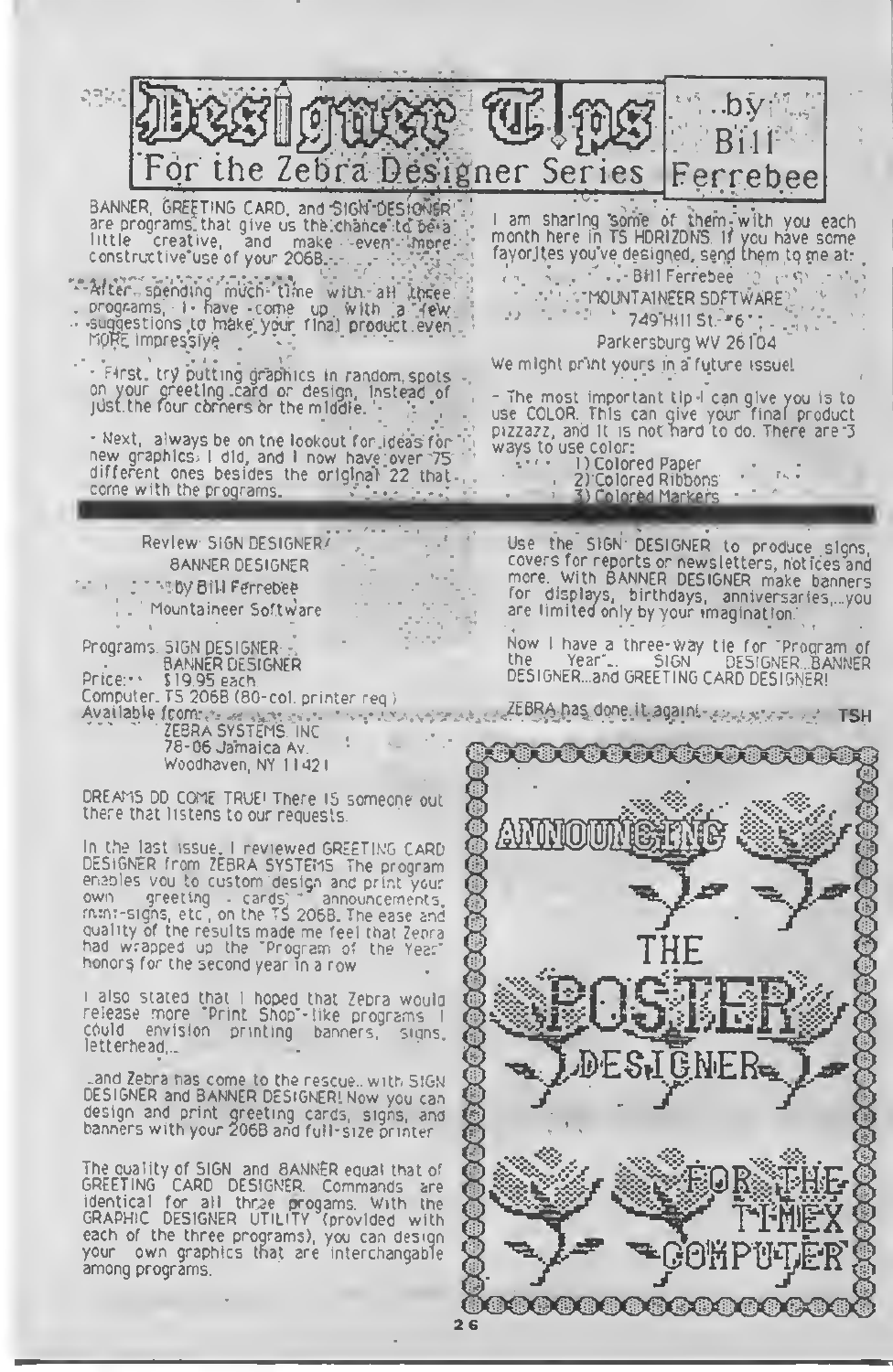You can also order it from the paper supplier for PRINT SHOP for IBM and Apple:.

> PIXELLITE COMPUTER PRODUCTS, INC. 5221 Central Ave., Suite 205 Richmond Ca 94804 1-800-643-0800

Colored ribbons are available In a variety of colors (Red, Blue. Green, Purple, Brown, and Yellow) for all of the printers supported by the DESIGNER program series. A good source for the ribbons Is:

PRINTER RIBBON SUPPLY P.O. Box 920145 Norcross GA 30092 1-800-438-7745 (Mention this article when you call.)

The next suggestion is the easiest and most economical, when you design your product, use "outline" letters Then simply color them In with brightly colored felt tip markers. (Be<br>sure to stay in the lines!) Many times you can buy an assortment of 24 or 48 different markers for under J5.00.

- My final suggestion ls...experimentl Don't be afraid to try something new. It's only paper<br>and who knows, you might become the next Hallmark! **TSH** 



<sup>X</sup> Modem on th® TS 20G8 !

Loader V- for use with 2068, 2050 modem, and NTERM II software. New featues include:

<sup>X</sup> Woden error checking protocol

t Auto-repeating dialer .. speeded up dialing

\* Extra 20 nunber dialing directory., set paraneters for each number'

\* Loads (Item's buffer with any standard 'Bytes' file!

<sup>I</sup> Loads text files froa Taseord II or Hscript for up/downloading! \* Insert carriage returns after every line, paragraph, or not at all in Tasword II files!

\* INCLUOED FREE. .

\* Re-Loader- reload Mterm's buffer while still on line!

Un-Loader- convert contents of Hierm buffer (whatever was downloaded) so it cen be used ee e text file in Tesword II. Instructions for using Hscript with downloaded files included! I Uploeding routine seperete from Mterm's...allows uploading to sytems that have <sup>a</sup> fixed line length (Htem will not do this!)

All the above, for super telecomputing on the 2068, available now for only.... \$12.95 postage paid!

Includes 16 page manual!! Get it NOV!

Send check or money order for \$12:95 to:<br>
Variety Sales phone- 201-289-5699 325 Vest Jersey Street, #2D

Elizabeth, New Jersey 07202 Call or write for Elizabeth, New Jersey 07202 Call or write for FREE...<br>catalog! Authorized Sinclair QL Dealer...call for DEAL!

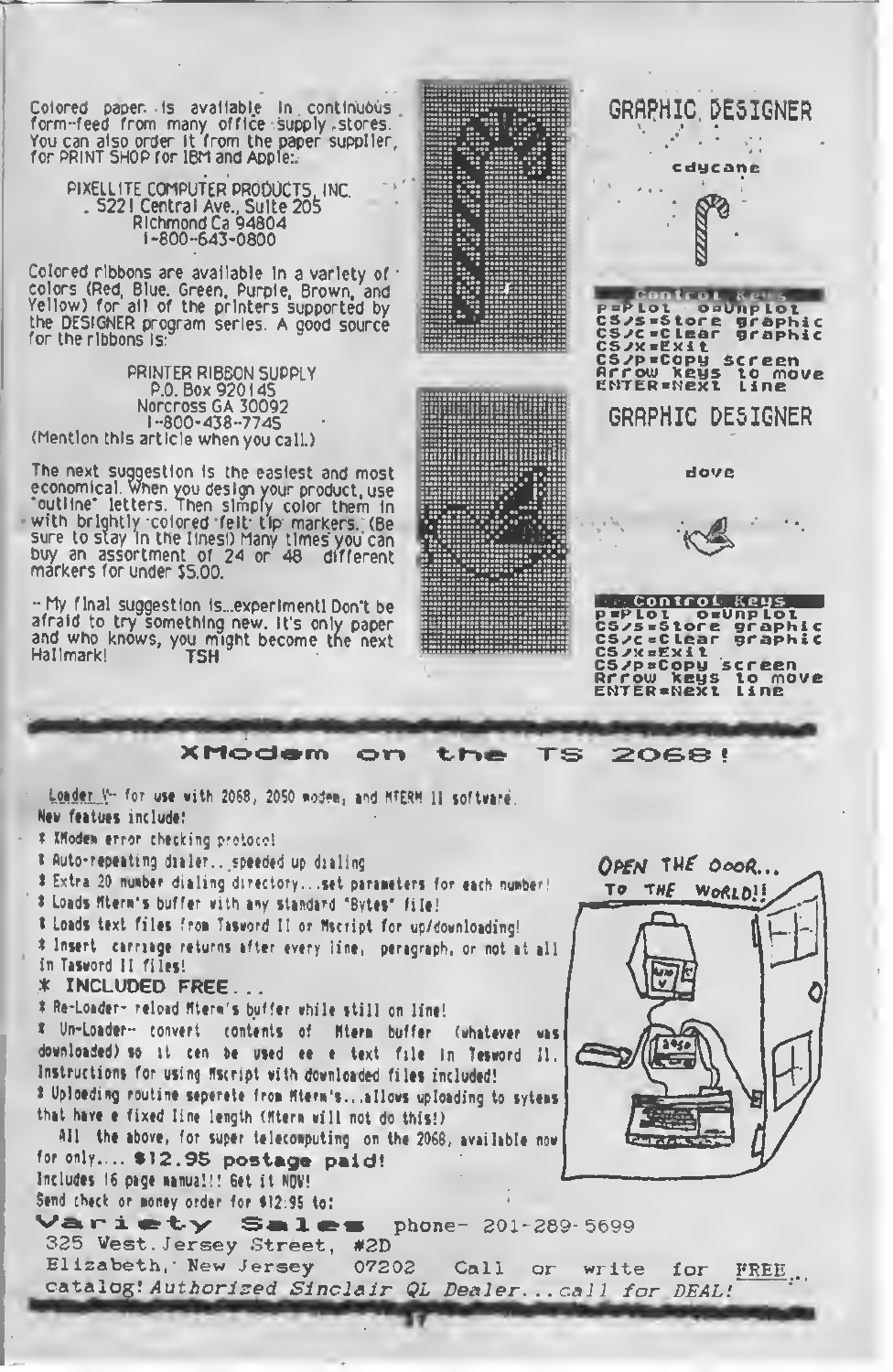## inQLings

inQLing: Software from France.

Curry Computer is now the U.5. distributor for Pyrimide Software of Paris, France. Pyramide has just released WANDERER <sup>a</sup> 3D program, their first for the QL. With 3D glasses and an •RGB monitor, Curry claims, the 'effect Is so realistic that if you reach out and [attempt to] 'touch the display with your hand, it will be another four to five inches before your fingers touch your screen.' The program was reviewed in the British magazine Sinclair *User*, and given the "Sinclair User Classic". award.

Other titles from Pyrimide include Nucleon, a utility package with drawing, music, window, icon development, and character generation programs; QL Peintre. a full-color Macpalnttype program, VROOM, Pole-Posttion-type auto-racing game; and Mortville's Manor, atext and graphics, mystery adventure game. For more information . For more information contact Curry Computer, P.O. Box 5607, Glendale A<sup>Z</sup> 85312-5607, (602) 978-2902. Tell them T5 Horizons sent you.

i**nQLing:** Software from Turkey.<br>We recently received a lette<u>r</u> from Oguz Nur, M.Sc., C.E., in Istanbul, Turkey. He has developed a line of "high quality professional software' for the QL.

<sup>I</sup> Project Management Program - for Executives of Construction Companies.

2. Two-Dimensional Structural Frames (Statistical Analysis) - for frames of various configurations and ioadings, yields forces on<br>members, etc.<br>3. Three-Dimensionai Structural Space

3. Three-Dimensional Structural Space Trusses (Stat. Anal.) - similar to 2. above. For more information contact: Oguz Nur, Software Atelier P.O. Box 148, 80002 Karakoy. Istanbul, Turkey.

#### inQLing: A new OL publication.

Syncware News has decided that the time is right for <sup>a</sup> new publication devoted to the OL only. 'Quantum Levels' will be published bimonthly, beginning in June or July, and will carry QL ads and articles. Tom Bent will be the editor. They expect <sup>a</sup> minimum of 1000 subscribers for the first issue. (Good Luckl) 5WN, P.O 8ox 64, Jefferson, NH 03583, (603) 586-7734.

inQLing: Of course there's always the original U.S. QL newsletter, the "OL Report' from Curry Computer. And they can put you on the track of several QL-supporting publications In the U.K. as well. See address elsewhere in inQLings.

#### inQLing: Languages for your QL.

Metacomco has Introduced several programming packages for the QL. Lattice 'C\*: the most powerful and fully featured C

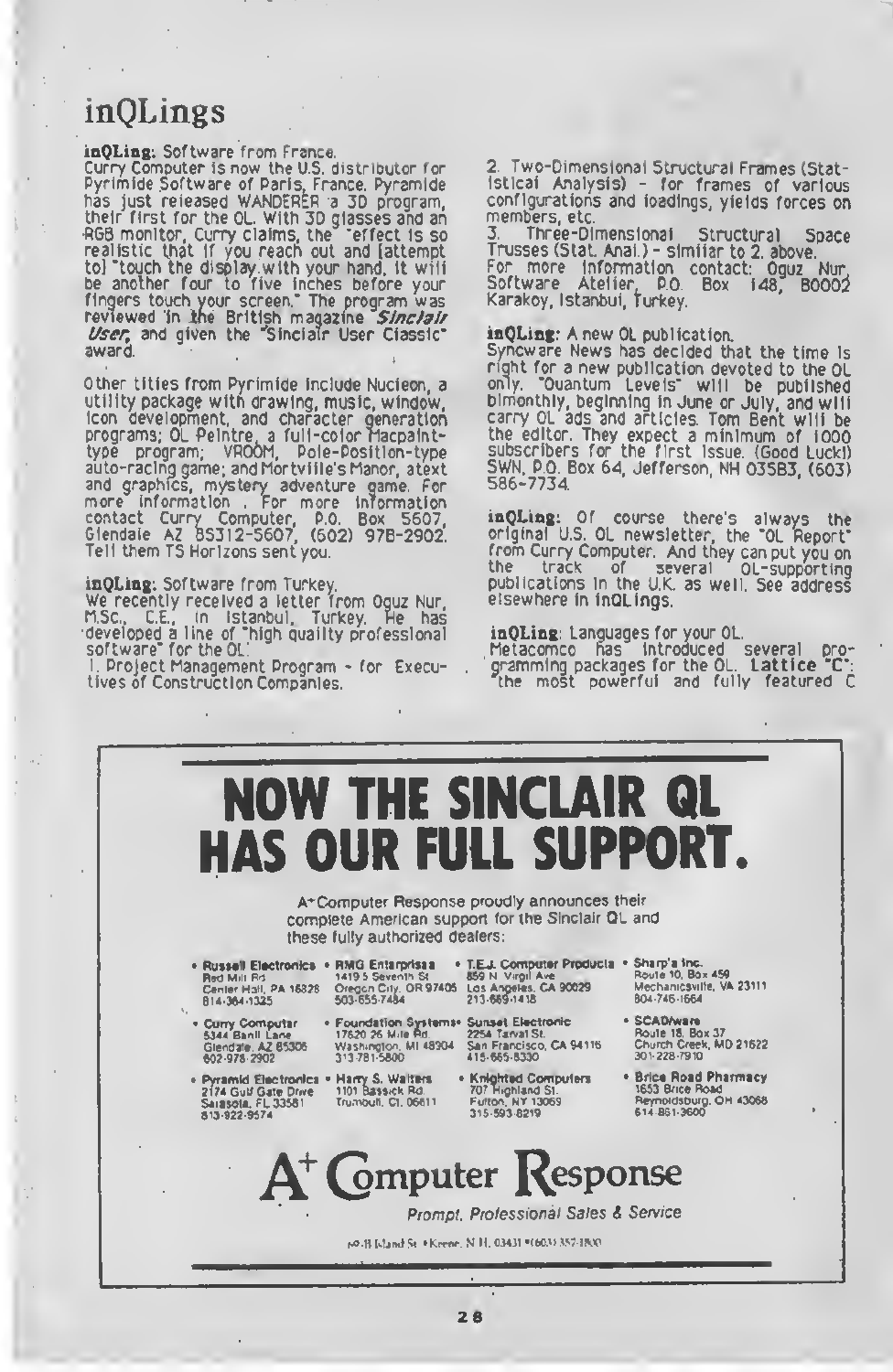